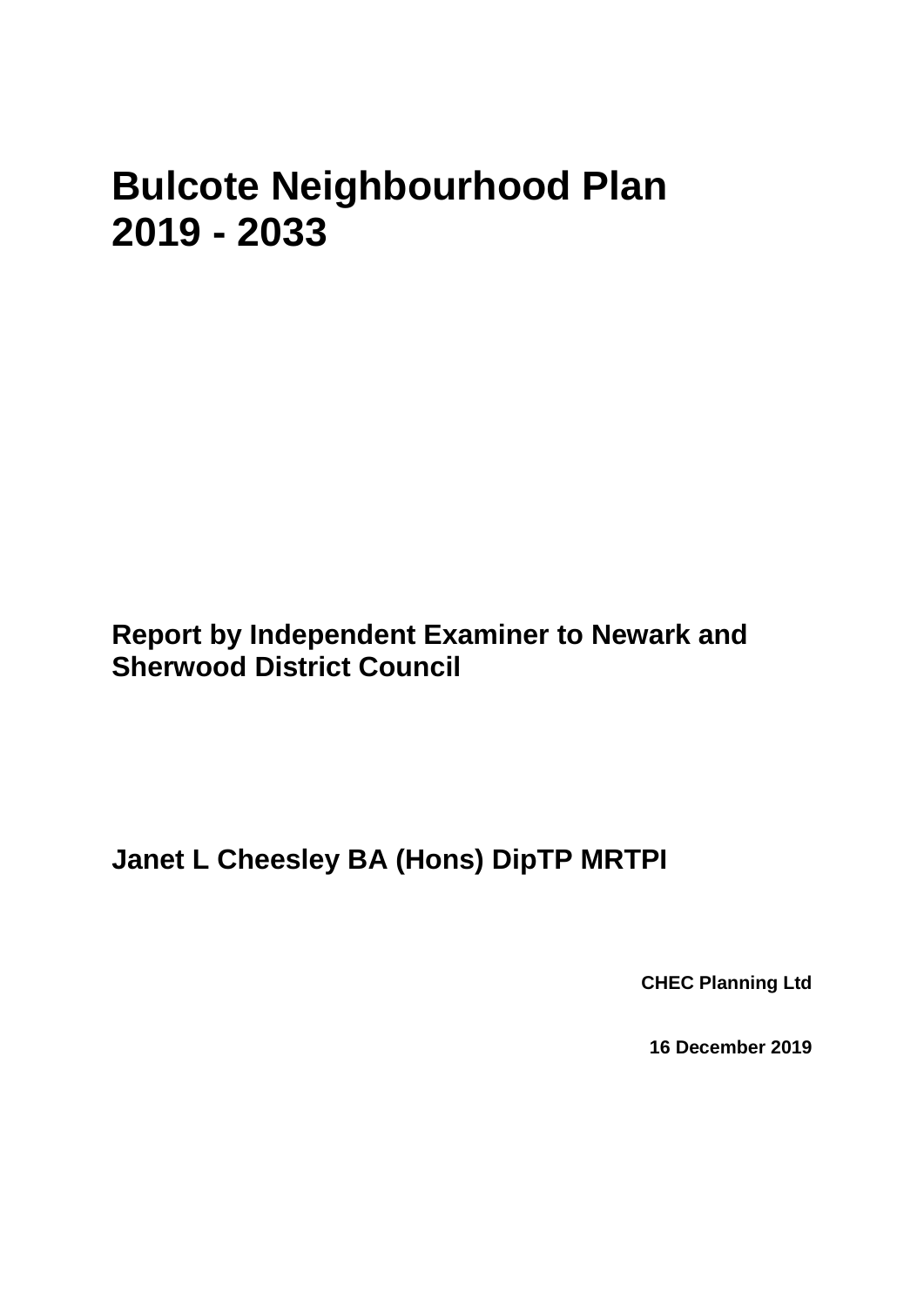| <b>Contents</b>                                                                                            | Page            |
|------------------------------------------------------------------------------------------------------------|-----------------|
| <b>Summary and Conclusion</b>                                                                              | 3               |
| Introduction                                                                                               | 3               |
| Legislative Background                                                                                     | 4               |
| EU Obligations, Strategic Environmental Assessment (SEA) and Habitat<br><b>Regulation Assessment (HRA)</b> | 5               |
| <b>Policy Background</b>                                                                                   | 6               |
| The Bulcote Neighbourhood Plan Preparation                                                                 | 7               |
| The Bulcote Neighbourhood Plan                                                                             | 8               |
| NPP 1 Sustainable Development and the Built Form of Bulcote Village 9                                      |                 |
| NPP 2 Protecting the Landscape Character of Bulcote Parish and<br><b>Enhancing Biodiversity</b>            | 12 <sub>2</sub> |
| NPP 3 Importance of Energy Efficiency and High-Quality Design                                              | 15              |
| NPP 4 Designation of Local Green Spaces                                                                    | 18              |
| NPP 5 Protecting or Enhancing Heritage Assets                                                              | 20              |
| NPP 6 Enhancing the Provision of Community Facilities                                                      | 23              |
| NPP 7 Improving Access to the Countryside                                                                  | 24              |
| NPP 8 Supporting Local Employment                                                                          | 26              |
| Referendum & the Bulcote Neighbourhood Plan Area                                                           | 28              |
| <b>Appendix 1 Background Documents</b>                                                                     | 29              |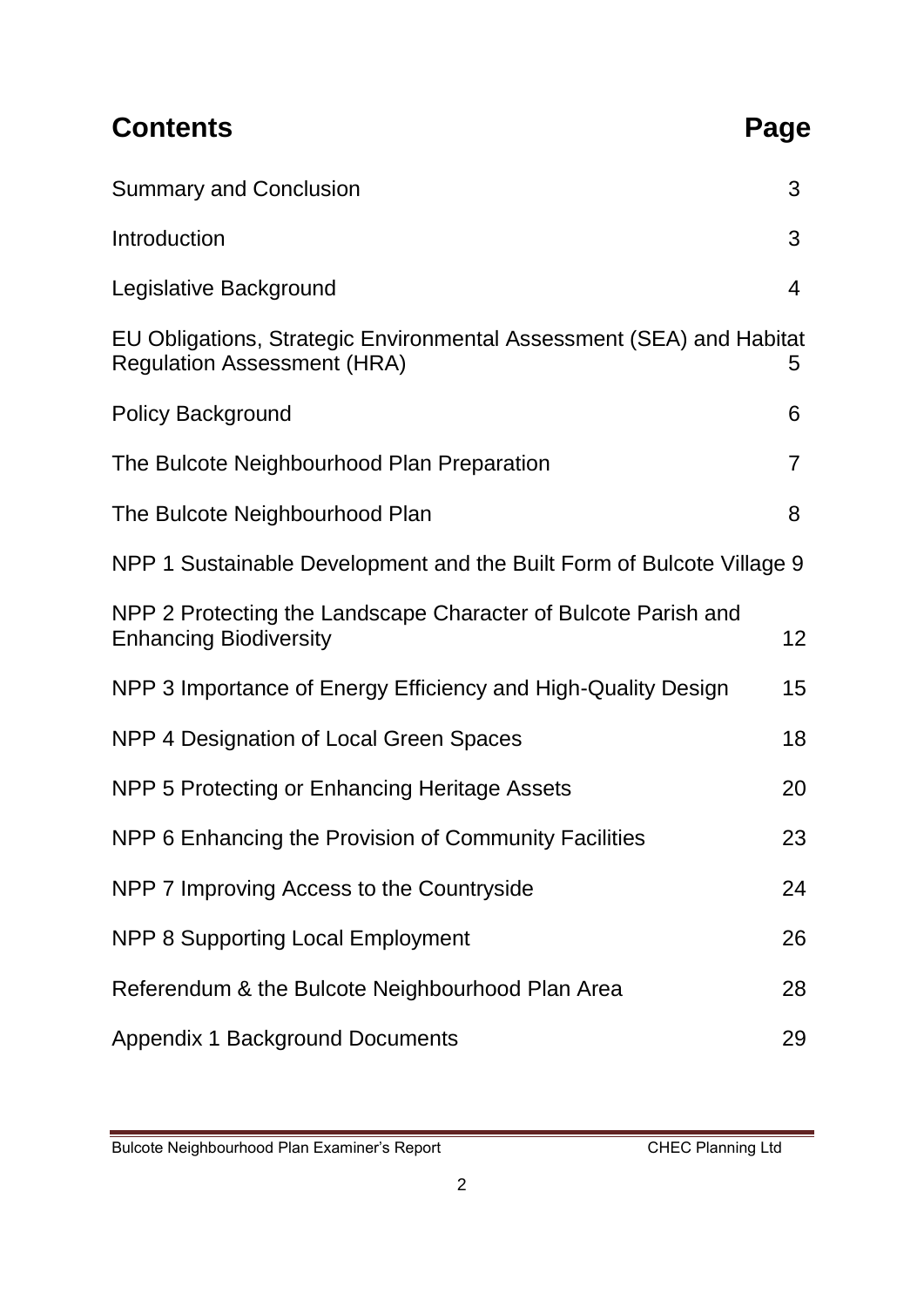# **Summary and Conclusion**

- 1. The Bulcote Neighbourhood Plan has a strong Community Vision supported by seven community objectives which reflect the greatest concerns of the residents and the primary area of focus for the Plan.
- 2. The Parish lies predominately within the Green Belt. The Plan does not allocate sites for housing. It allows limited infilling within the Built Form that satisfies the principles of sustainable development.
- 3. I have recommended modification to some of the policies in the Plan for the reasons set out below. A large number of the recommended modifications ensure that the policies are precise.
- 4. Even though I have recommended a number of modifications to the Plan, these do not significantly or substantially alter the intention or nature of the Plan.
- 5. **Whilst I have set out my reasoning under individual policies, my overall conclusion is that, subject to my recommendations, the Plan meets the Basic Conditions. It is appropriate to make the Plan. Subject to my recommendations being accepted, I consider that the Bulcote Neighbourhood Plan will provide a strong practical framework against which decisions on development can be made. I am pleased to recommend that the Bulcote Neighbourhood Plan, as modified by my recommendations, should proceed to Referendum.**

# **Introduction**

- 6. On 26 April 2018 Newark and Sherwood District Council (NSDC) approved that the Bulcote Neighbourhood Area be designated in accordance with the Neighbourhood Planning (General) Regulations 2012. The Area covers the whole of the Parish of Bulcote.
- 7. The qualifying body is Bulcote Parish Council. The Plan has been prepared by a Steering Group on behalf of the Parish Council. The Plan covers the period 2019 to 2033.
- 8. I was appointed as an independent Examiner for the Bulcote Neighbourhood Plan in November 2019. I confirm that I am independent from the Parish Council and NSDC. I have no interest in any of the land affected by the Plan and I have appropriate experience to undertake this examination. As part of my examination, I have visited the Plan area.

Bulcote Neighbourhood Plan Examiner's Report CHEC Planning Ltd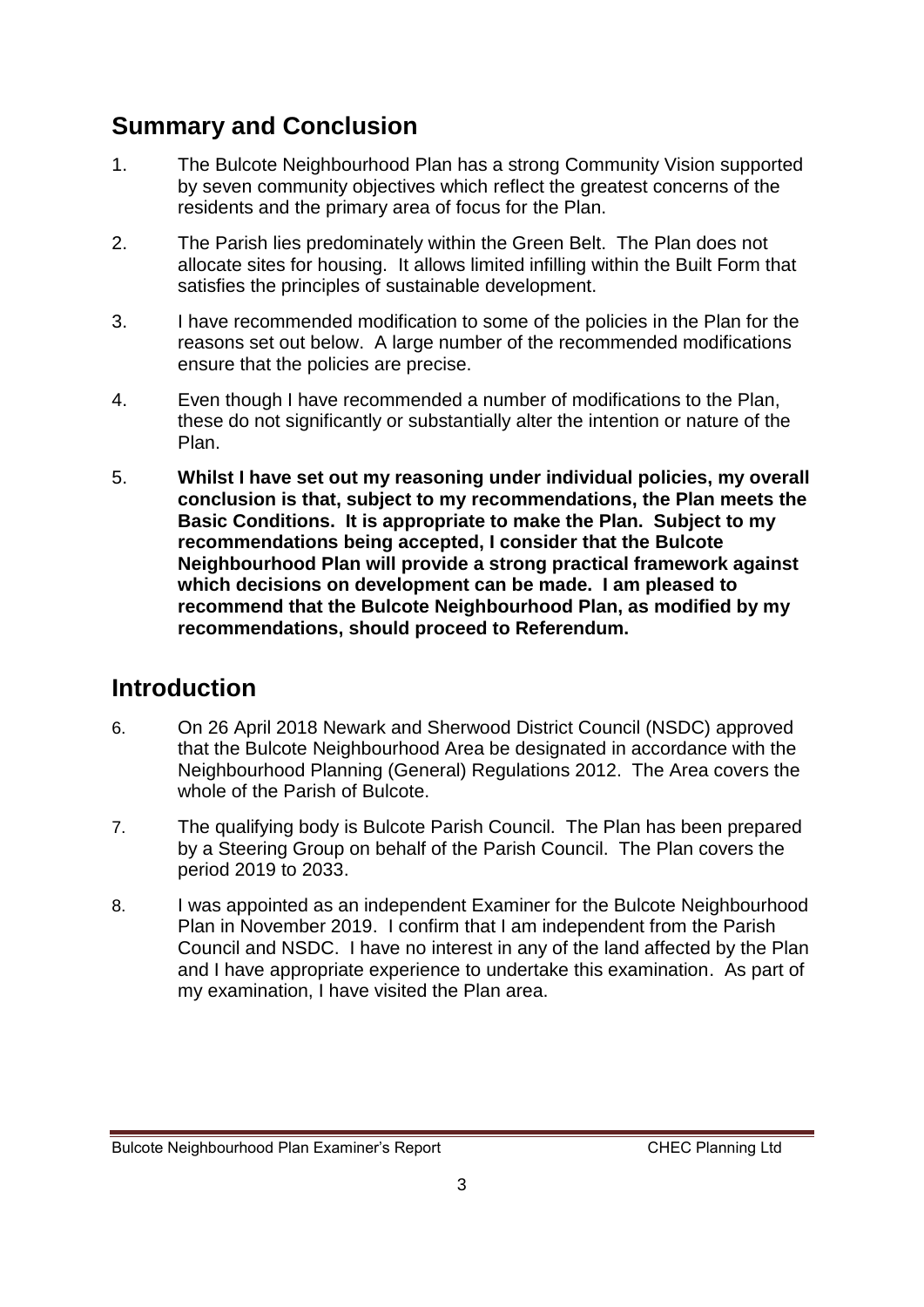### **Legislative Background**

- 9. As an independent Examiner, I am required to determine, under Paragraph 8(1) of Schedule 4B to the Town and Country Planning Act 1990, whether:
	- the policies in the Plan relate to the development and use of land for a designated Neighbourhood Area in line with the requirements of Section 38A of the Planning and Compulsory Purchase Act (PCPA) 2004;
	- the Plan meets the requirements of Section 38B of the 2004 PCPA where the plan must specify the period to which it has effect, must not include provision about development that is excluded development, and must not relate to more than one Neighbourhood Area; and
	- that the Plan has been prepared for an area that has been designated under the Localism Act 2011 and has been developed and submitted for examination by a qualifying body.
- 10. I am obliged to determine whether the Plan complies with the Basic Conditions. The Basic Conditions are:
	- having regard to national policies and advice contained in guidance issued by the Secretary of State, it is appropriate to make the neighbourhood plan;
	- the making of the neighbourhood plan contributes to the achievement of sustainable development;
	- the making of the neighbourhood plan is in general conformity with the strategic policies contained in the Development Plan for the area of the authority; and
	- the making of the neighbourhood plan does not breach, and is otherwise compatible with, EU obligations and human rights requirements.
- 11. *The Conservation of Habitats and Species and Planning (Various Amendments) (England and Wales) Regulations 2018* came into force on 28 December 2018. They state:

*Amendment to the Neighbourhood Planning (General) Regulations 2012.* 

*3.—(1) The Neighbourhood Planning (General) Regulations 2012(5) are amended as follows.* 

*(2) In Schedule 2 (Habitats), for paragraph 1 substitute:* 

*"Neighbourhood development plans*

Bulcote Neighbourhood Plan Examiner's Report CHEC Planning Ltd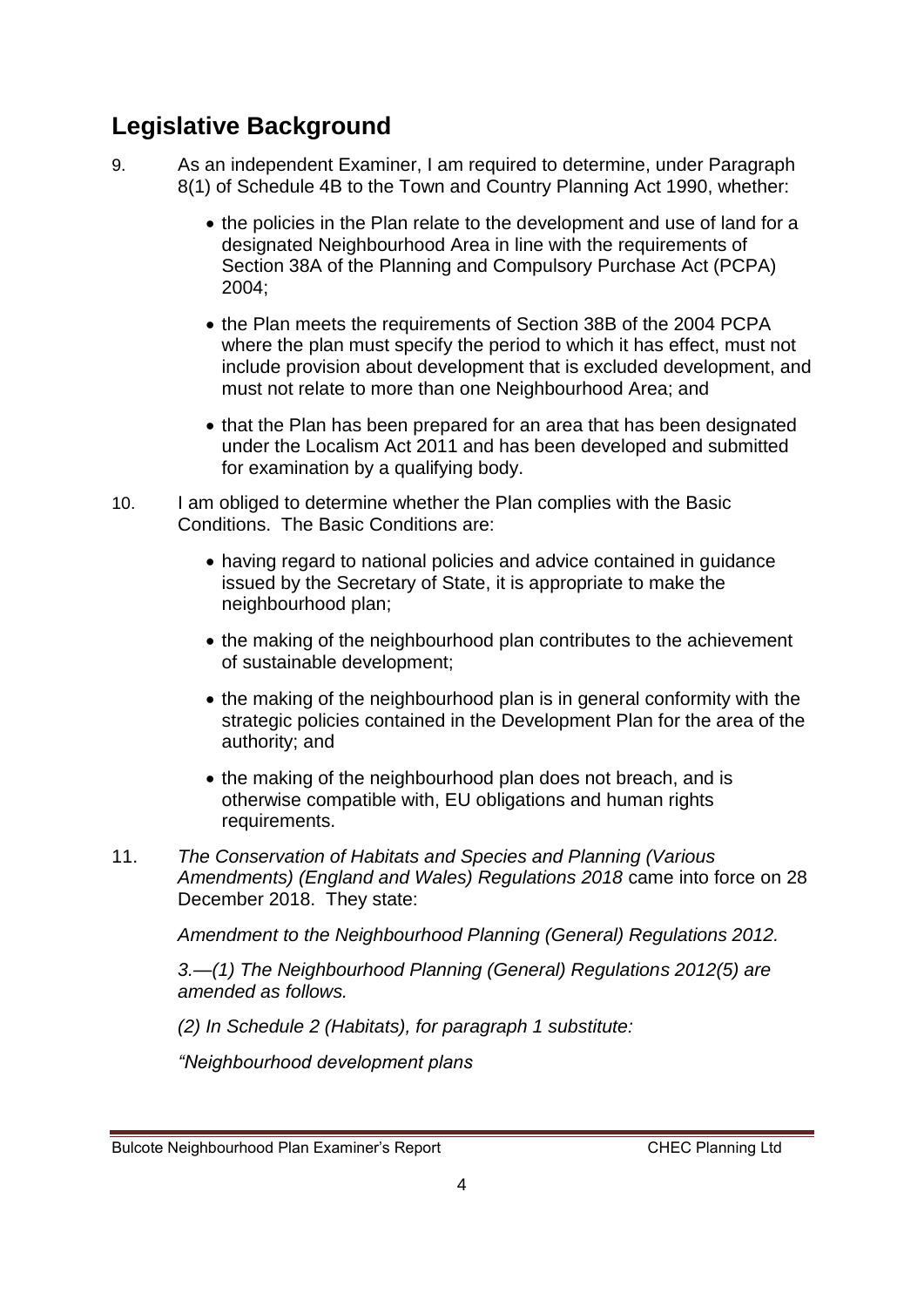*1. In relation to the examination of neighbourhood development plans the following basic condition is prescribed for the purpose of paragraph 8(2)(g) of Schedule 4B to the 1990 Act(6)—*

*The making of the neighbourhood development plan does not breach the requirements of Chapter 8 of Part 6 of the Conservation of Habitats and Species Regulations 2017(7)."*

- 12. Since 28 December 2018, a neighbourhood plan is required to be examined against this extra Basic Condition. I will make further reference to this matter below.
- 13. Subject to the modifications I have recommended in this report, I am content that these requirements have been satisfied.

#### **EU Obligations, Strategic Environmental Assessment (SEA) and Habitat Regulation Assessment (HRA)**

- 14. Directive 2001/42/EC and the Environmental Assessment of Plans and Programmes Regulations 2004 (as amended) (EA Regulations) set out various legal requirements and stages in the production of a Strategic Environmental Assessment (SEA).
- 15. NSDC prepared the *Bulcote Neighbourhood Plan The Environmental Assessment of Plans and Programmes Regulations 2004 SEA Screening Statement* in April 2019. It concludes that there are no clear significant negative impacts on the environment resulting from the policies and proposals contained in the Plan. Therefore, there is no requirement to conduct a SEA. The statutory consultees have not objected to this conclusion.
- 16. Based on the screening determination and with no consultee objection, I consider that it was not necessary for the Plan to require a full SEA Assessment. The SEA screening accords with the provisions of the European Directive 2001/42/EC.
- 17. As regards Habitat Regulation Assessment (HRA), Bulcote Parish is more than 15 kilometres away from the Birklands and Bilhaugh SAC and any other Natura 2000 site. NSDC concludes in the same report that there is therefore no legal requirement to carry out a Habitats Regulations Screening. It is also more than five kilometres from the Sherwood Forest ppSPA, so no Habitats Regulations Screening has been carried out. The statutory consultees have not objected to this conclusion.
- 18. On this basis and with no consultee objection, I consider that the Plan does not require a full HRA under Articles 6 or 7 of the Habitats Directive. I am satisfied that the Plan does not breach the requirements of Chapter 8 of Part 6 of *the Conservation of Habitats and Species Regulations 2017(7).*

Bulcote Neighbourhood Plan Examiner's Report CHEC Planning Ltd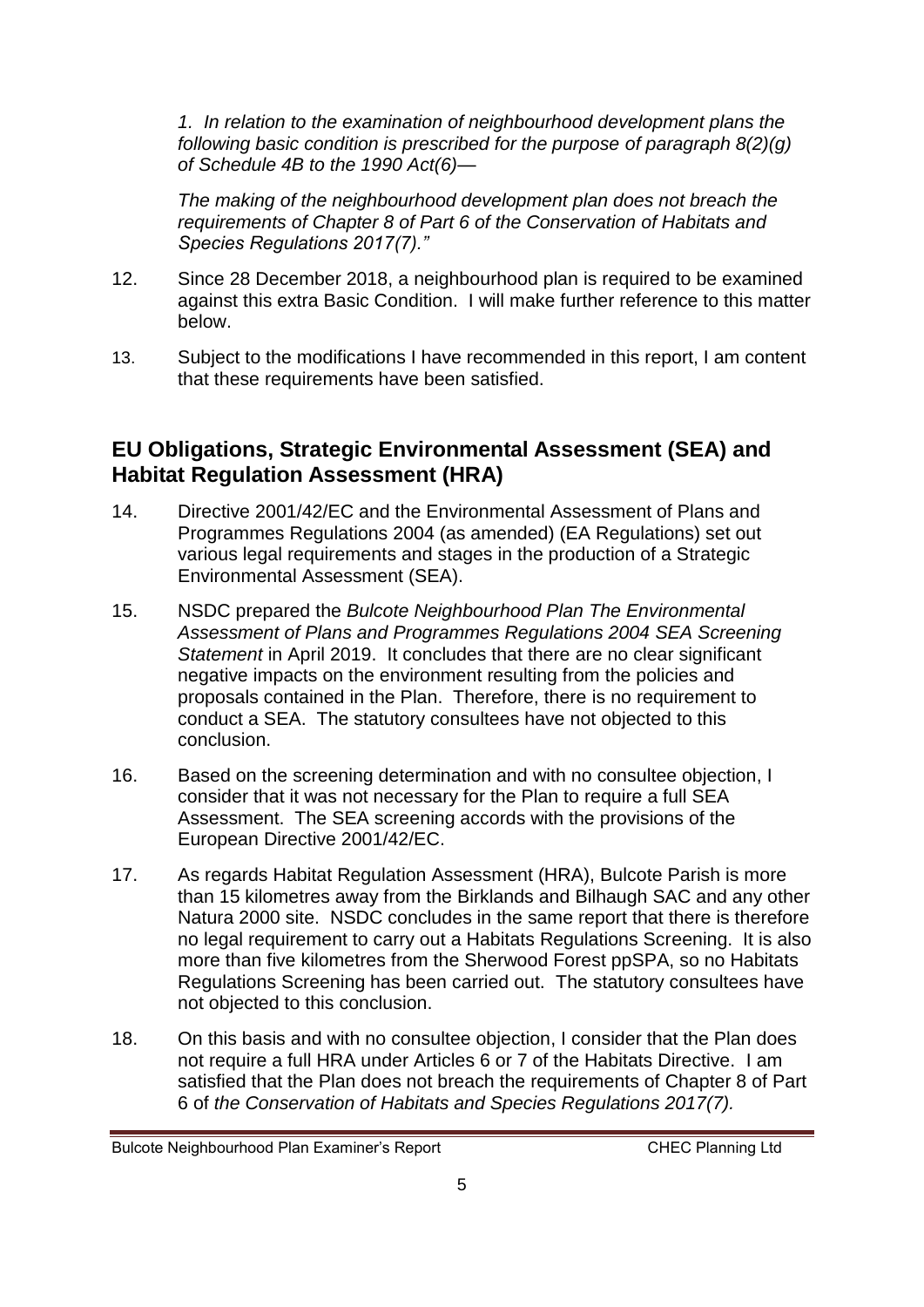19. A Neighbourhood Plan must be compatible with European Union obligations, as incorporated into UK law, in order to be legally compliant. I am satisfied that the Plan is compatible with EU obligations and does not breach the European Convention on Human Rights obligations.

# **Policy Background**

- 20. The *National Planning Policy Framework* (NPPF*)* (2019) sets out the Government's planning policies for England and how these are expected to be applied. The *Planning Practice Guidance* (2014) (PPG) provides Government guidance on planning policy.
- 21. At the heart of the NPPF is the presumption in favour of sustainable development. Paragraph 8 sets out the three overarching objectives which are interdependent and need to be pursued in mutually supportive ways. The three overarching objectives are:

*a) an economic objective – to help build a strong, responsive and competitive economy, by ensuring that sufficient land of the right types is available in the right places and at the right time to support growth, innovation and improved productivity; and by identifying and coordinating the provision of infrastructure;*

*b) a social objective – to support strong, vibrant and healthy communities, by ensuring that a sufficient number and range of homes can be provided to meet the needs of present and future generations; and by fostering a welldesigned and safe built environment, with accessible services and open spaces that reflect current and future needs and support communities' health, social and cultural well-being; and*

*c) an environmental objective – to contribute to protecting and enhancing our natural, built and historic environment; including making effective use of land, helping to improve biodiversity, using natural resources prudently, minimising waste and pollution, and mitigating and adapting to climate change, including moving to a low carbon economy.*

22. The development plan for the Bulcote Neighbourhood Plan Area includes the Newark and Sherwood Amended Core Strategy (adopted March 2019) and the Allocations and Development Management Development Plan Document (A&DM DPD) (2013). The end date of the Neighbourhood Plan corresponds with that of the adopted Amended Core Strategy. The strategic policies in the development plan include policies regarding the delivery of homes and jobs in the area and conservation and enhancement of the natural and historic environment.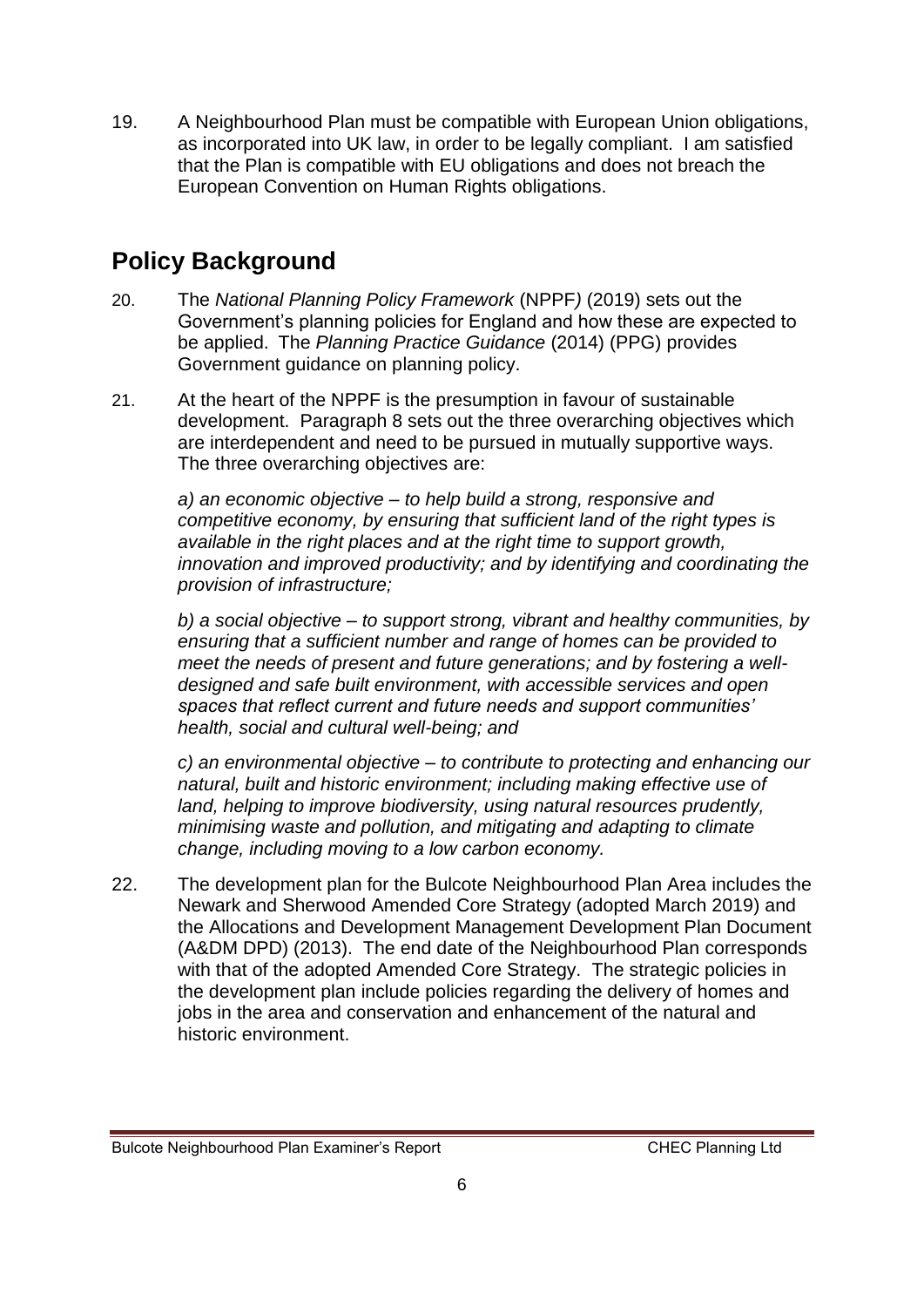### **The Bulcote Neighbourhood Plan Preparation**

- 23. I am required under The Localism Act 2011 to check the consultation process that has led to the production of the Plan. The requirements are set out in Regulation 14 in The Neighbourhood Planning (General) Regulations 2012.
- 24. The initial consultation process started in early 2018 with a questionnaire to the local community regarding their homes, their opinions regarding change and development in the village and suggestions for improving the village.
- 25. The village website was updated to include a dedicated section for the Plan. Bulcote Parish Council minutes containing reports on the Plan and separate pieces on the Plan were included in the Bulcote Parish Magazine. Invitations to attend meetings were also published as were directions to the website and details of the consultation events. Details were also publicised on the two noticeboards in the village.
- 26. The consultation period on the pre-submission draft of the Plan ran from 1 April 2019 to 31 May 2019. The Consultation period was advertised on the Plan website, in the Parish Magazine and by contacting consultees and residents. Two public drop in sessions were held during the consultation period. An online survey was created seeking opinion on the Plan.
- 27. I am satisfied that the pre-submission consultation and publicity has met the requirements of Regulation 14 in The Neighbourhood Planning (General) Regulations 2012. The consultation and publicity went beyond the requirements and it is clear that the qualifying body ensured that local residents were able to engage in the production of the Plan. I congratulate them on their efforts.
- 28. NSDC publicised the submission Plan for comment during the publicity period between 12 September 2019 and 24 October 2019 in line with Regulation 16 in The Neighbourhood Planning (General) Regulations 2012. A total of 6 responses were received. I am satisfied that all these responses can be assessed without the need for a public hearing.
- 29. In the responses there are suggested additions and amendments to policies. Apart from the legislative matters already dealt with above, my remit is to determine whether the Plan meets the Basic Conditions. Where I find that policies do meet the Basic Conditions, it is not necessary for me to consider if further suggested additions or amendments are required. Whilst I have not made reference to all the responses in my report, I have taken them into consideration. I gave the Parish Council the opportunity to comment on the Regulation 16 representations. I have taken their comments into consideration. Their comments have been placed on the NSDC web site.

Bulcote Neighbourhood Plan Examiner's Report CHEC Planning Ltd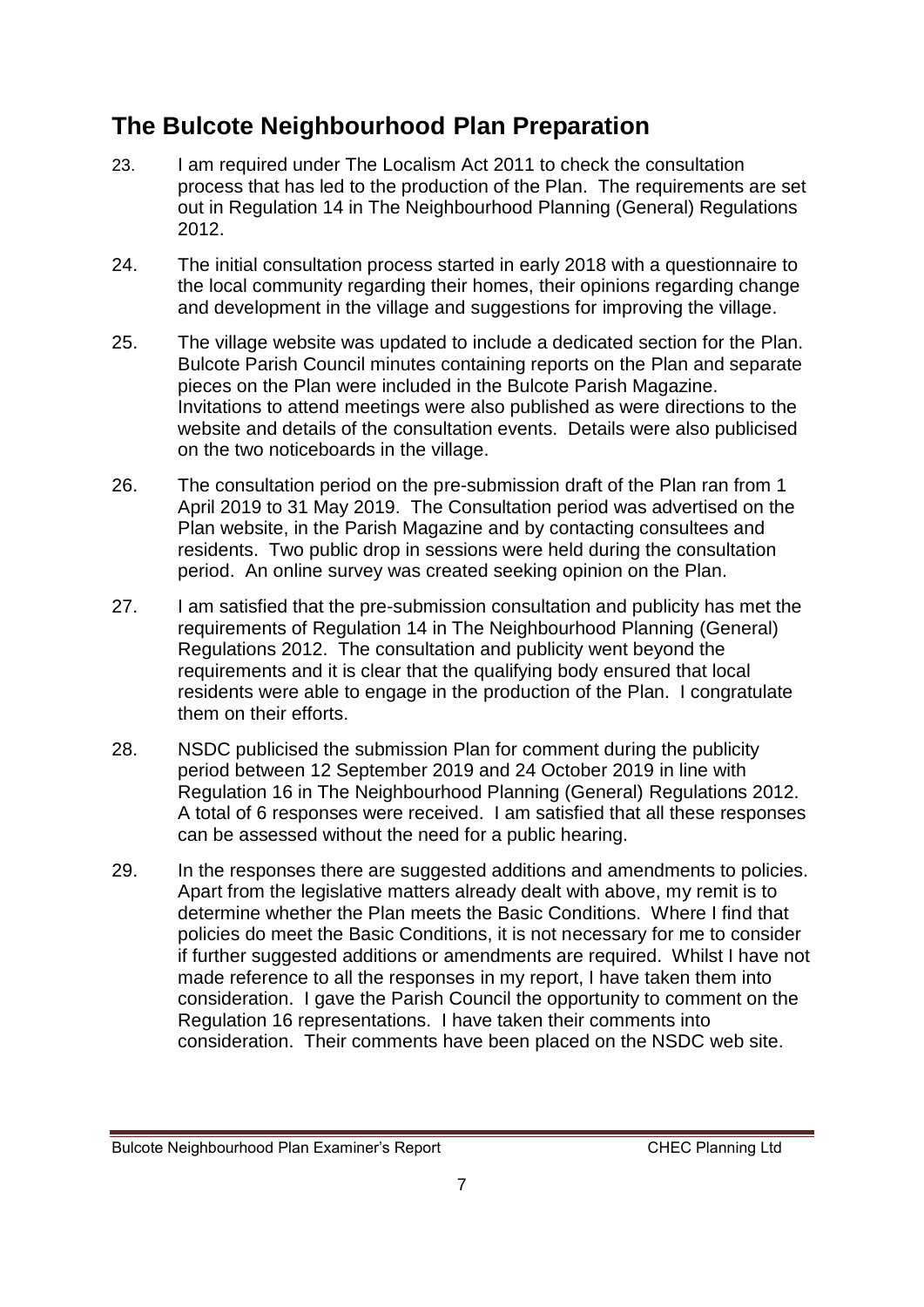# **The Bulcote Neighbourhood Plan 2019 - 2033**

#### **Background To The Neighbourhood Plan**

- 30. I have been provided with a detailed evidence base in background supporting documents and in the first six sections of the Plan. This has provided a useful and easily accessible source of background information.
- 31. Paragraph 16 in the NPPF requires plans to be prepared positively, in a way that is aspirational but deliverable; and serve a clear purpose, avoiding unnecessary duplication of policies that apply to a particular area. In addition, paragraph 16 in the NPPF requires plans to contain policies that are clearly written and unambiguous, so it is evident how a decision maker should react to development proposals.
- 32. PPG states: *A policy in a neighbourhood plan should be clear and unambiguous. It should be drafted with sufficient clarity that a decision maker can apply it consistently and with confidence when determining planning applications. It should be concise, precise and supported by appropriate evidence. It should be distinct to reflect and respond to the unique characteristics and planning context of the specific neighbourhood area for which it has been prepared*. (Paragraph: 041 Reference ID: 41-041-20140306).
- 33. I do refer to clarity and precision with regard to some recommendations to modifications to the Plan. Where I do so, I have in mind the need for clear and unambiguous policies, thus ensuring that the Plan has regard to national policy in this respect.
- 34. It is not for me to re-write the Plan. Where I have found editing errors, I have identified them as minor editing matters and highlighted these as such. These have no bearing on whether the Plan meets the Basic Conditions.
- 35. Paragraph 8 on Page 5 of the Plan refers to the Plan needing to be in general conformity with District Policy. This should refer to 'District strategic policy in the development plan', as specified in the Basic Conditions. **I see this as a minor editing matter.**
- 36. For ease of reference, I have used the same policy titles as those in the Plan. I have briefly explained national policy and summarised main strategic policies where relevant to each neighbourhood plan policy. I have tried not to repeat myself. Where I have not specifically referred to other relevant strategic policy, I have considered all strategic policy in my examination of the Plan.
- 37. Policies in a neighbourhood plan can only be for the development and use of land. Where there are community aspirations (identified as Community Projects in Appendix B), these have to be clearly differentiated from policies for the development and use of land. I am satisfied that these have been clearly differentiated in the Plan.

Bulcote Neighbourhood Plan Examiner's Report CHEC Planning Ltd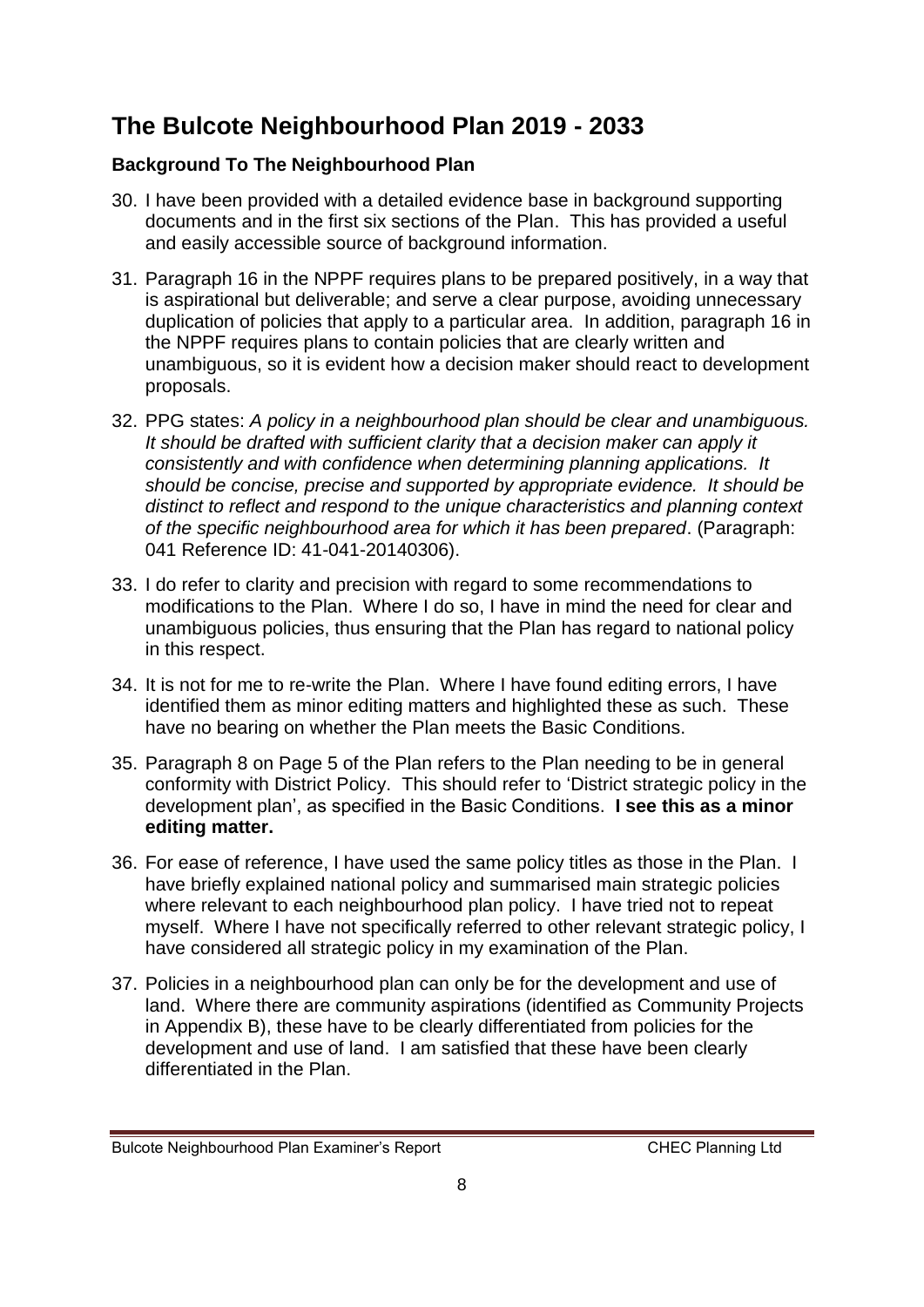#### **Community Vision**

- 38. A clear Community Vision for the Parish has been established as follows: *In 15 years, Bulcote Parish will remain an historic, rural and peaceful area. It will value its residents, the open spaces within the village that are integral to its character and the green fields that surround it. Bulcote will still be a safe, family friendly place to live. It will be a quiet, healthy and beautiful place with easy and immediate access to the countryside and river.*
- 39. The Community Vision is supported by seven community objectives which reflect the greatest concerns of the residents and the primary area of focus for the Plan.

#### **Key Principle: Pre - Application Community Engagement**

- 40. The NPPF at paragraph 40 encourages developers to engage with the local community before submitting their planning applications, whilst not specifically requiring such consultation.
- 41. The Key Principle in the Plan seeks to encourage engagement with the Parish Council and local community as part of the design process at the pre - application stage. This has regard to national policy in this respect.

#### **NPP 1 Sustainable Development and the Built Form of Bulcote Village**

- 42. As mentioned above, at the heart of the NPPF is the presumption in favour of sustainable development.
- 43. Much of Bulcote Parish is designated as Green Belt. Paragraph 133 in the NPPF explains that the *fundamental aim of Green Belt policy is to prevent urban sprawl by keeping land permanently open; the essential characteristic of Green Belts are their openness and their permanence*.
- 44. The construction of new buildings in the Green Belt is inappropriate unless in accordance with exceptions in the Framework. One exception is limited infilling in villages.
- 45. Core Strategy Spatial Policy 1 sets the settlement hierarchy for the District. Core Strategy Spatial Policy 4B focuses new housing and employment in the Green Belt into the principal villages which are specifically excluded from the Green Belt. The part of Bulcote which is attached to Burton Joyce is considered to be a Principal Village in the context of this policy. Development proposals in this part of the Parish will be judged according to the provisions of Core Strategy Spatial Policy 3. This is a strategic policy for the rural areas. This policy states: *local housing need will be addressed by focusing housing in sustainable accessible villages*.

Bulcote Neighbourhood Plan Examiner's Report CHEC Planning Ltd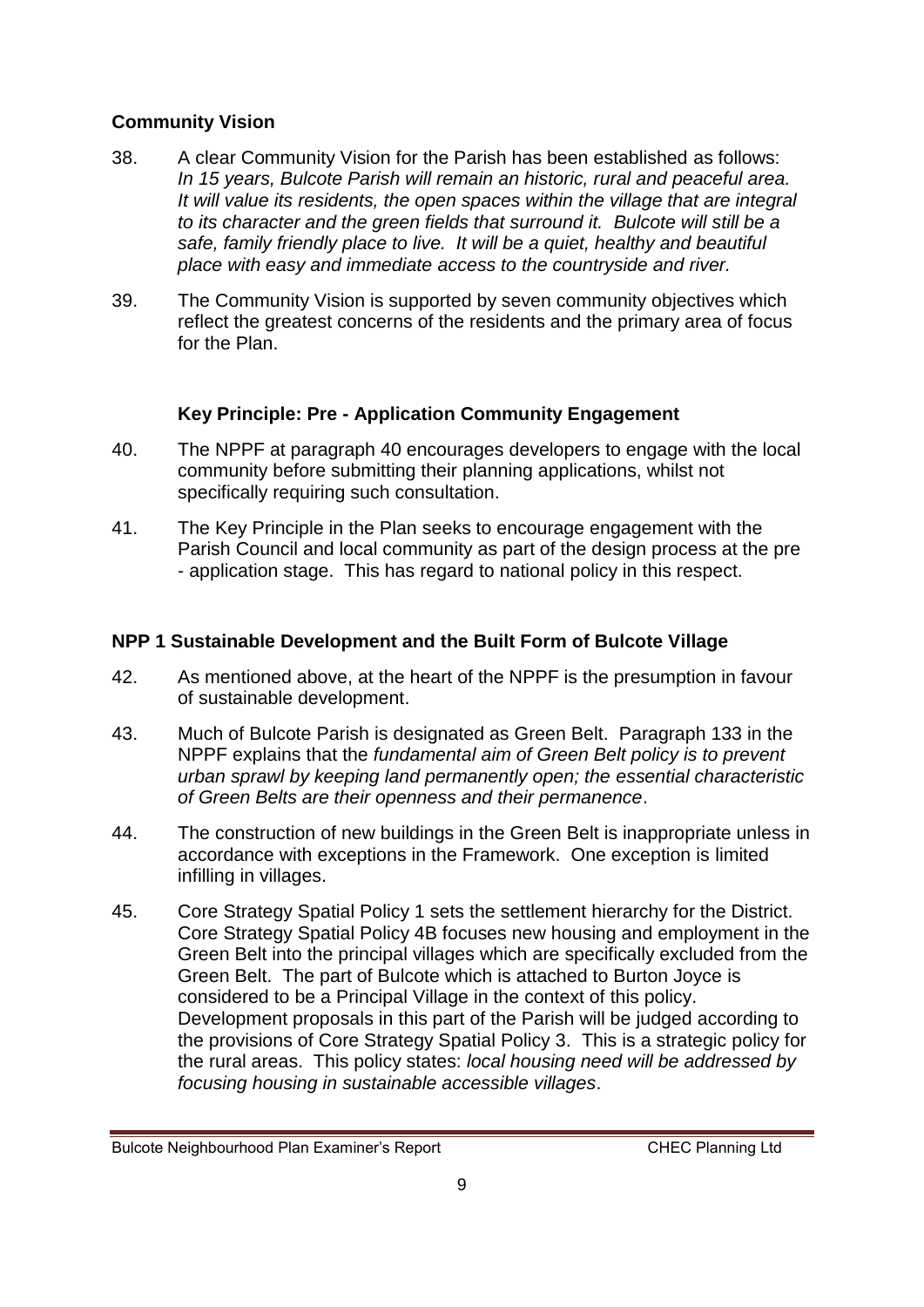- 46. Core Strategy Spatial Policy 4B specifies that no villages 'washed over' by the Green Belt have been identified for limited infilling. In or adjacent to the main built-up area of Bulcote, consideration will be given to the development of 'Rural Affordable Housing Exceptions Sites' to meet local housing need. Other development in the Green Belt not identified in this policy will be judged according to national Green Belt policy.
- 47. Policy NPP 1 seeks to ensure that development is located so that it makes a positive contribution towards the achievement of sustainable development.
- 48. Reference is made to Appendix F in Criterion 1 a). This is the Bulcote Village Design Guide. As such, in the interest of precision, it should be given its correct title and date within the Policy. It is referred to by various titles throughout the Plan. It is not for me to re-write the Plan. Where there are other titles, these should be re -named accordingly.
- 49. The supporting text to Core Strategy Spatial Policy 4B refers to the NPPF of 2012 with regard to limited infilling of villages. NSDC has stated in its representations that the content around limited infilling in national Green Belt policy (in NPPF 2019), postdates the approach provided in the Amended Core Strategy. Thus, NSDC has suggested revised wording to Criterion 2 in Policy NPP 1 to refer to the approach to infilling in the NPPF. I concur with this view.
- 50. NSDC has suggested the inclusion of reference to Local Green Spaces within Criterion 2. Whilst such an inclusion would be satisfactory, as my remit is to determine whether this policy meets the Basic Conditions, such an inclusion is not necessary for these Basic Conditions to be met.
- 51. Criterion 3 mentions the Built Form of Bulcote Parish. This area includes both Green Belt and non - Green Belt areas. In order to designate this area of Built Form, the policy does actually have to specify a designation of the area. Thus, in the interest of precision, I have suggested revised wording.
- 52. Criterion 2 does not allow limited infilling in the part of the village situated within the Green Belt, but Criterion 3 does in that part of the Green Belt within the area of Built Form. This creates internal conflict within the policy. I have suggested revised wording that continues to allow for limited infilling within the Built Form whilst continuing to protect the Green Belt. This ensures that the Policy has regard to national Green Belt Policy and contributes towards sustainable development.
- 53. Reference is made to Core Strategy Spatial Policy 4A in Criterion 2. As that policy simply defines the extent of the Green Belt, there is no need to cross refer to it in Policy NPP 1.
- 54. Significant Open Spaces are identified on Map 3. These are defined in the *Bulcote: An Appraisal of the Character and Appearance of the Conservation Area (2001)*. Criterion 4 repeats Criterion 1 b) regarding Significant Open Spaces and thus should be deleted. Criterion 1 b) seeks to ensure that the

Bulcote Neighbourhood Plan Examiner's Report CHEC Planning Ltd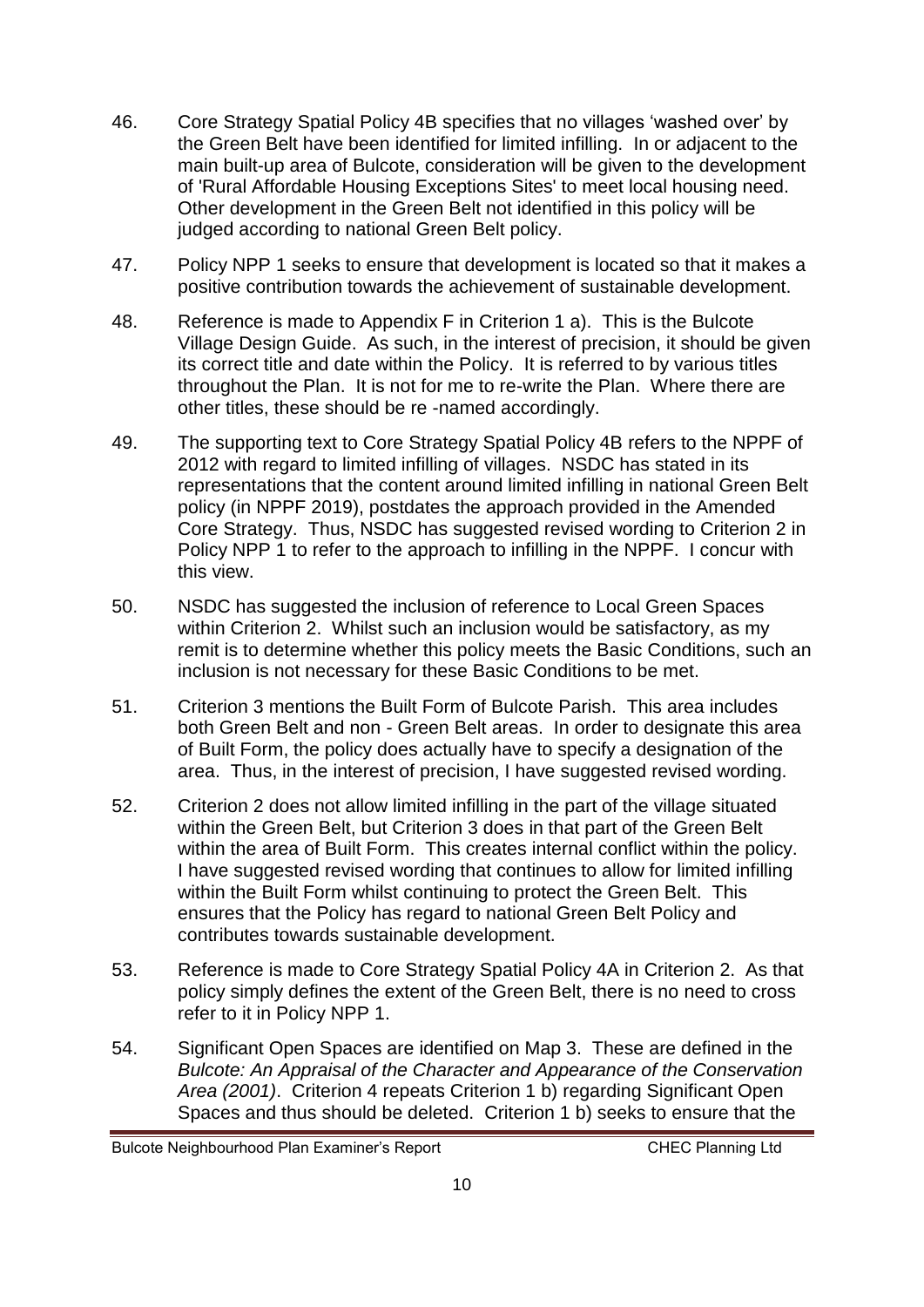Significant Local Spaces on Map 3 are not lost. There is a conflict here as sites 4 and 7 on Map 3 have planning permission for housing. In the interest of precision, these sites should be deleted from Map 3.

55. Subject to the modifications I have suggested above, Policy NPP 1 has regard to national policy, contributes toward sustainable development and is in general conformity with strategic policy. Modified Policy NPP 1 meets the Basic Conditions.

#### 56. **Recommendation: to meet the Basic Conditions, I recommend:**

**1. The deletion of sites 4 and 7 from Map 3.**

**2. modification to Policy NPP 1 to read as follows:**

**NPP 1 Sustainable Development and the Built Form of Bulcote Village**

**1. Development in Bulcote Parish should be located so that it can make a positive contribution towards the achievement of sustainable development by meeting development needs of the local community so long as;**

**a) the proposed development is of a scale, density, layout and design that is compatible with the character, appearance and amenity of the character area in which it is located as defined in the Bulcote Village Design Guide (2019) (Appendix F); and**

**b) it would not result in the loss of a Significant Open Space (identified on Map 3), Local Nature Reserve or any other area designated for its nature conservation or priority habitat (identified on Map 9 and Map 10); and**

**c) any natural or built features on the site that have heritage or nature conservation value are incorporated into the scheme where possible.**

**2. The area defined in Map 13 is designated as the Built Form of Bulcote Parish. Proposals for limited infilling (as defined in the National Planning Policy Framework) within the Built Form of Bulcote Parish are required to satisfy the principles of sustainable development.**

**3. Development in the Green Belt should be consistent with Spatial Policy 4B of the Amended Core Strategy and relevant content within the National Planning Policy Framework. Limited infilling (as defined in the National Planning Policy Framework) within the Green Belt, other than that area of the Green Belt within the Built Form of Bulcote Parish, would not be supported.**

Bulcote Neighbourhood Plan Examiner's Report CHEC Planning Ltd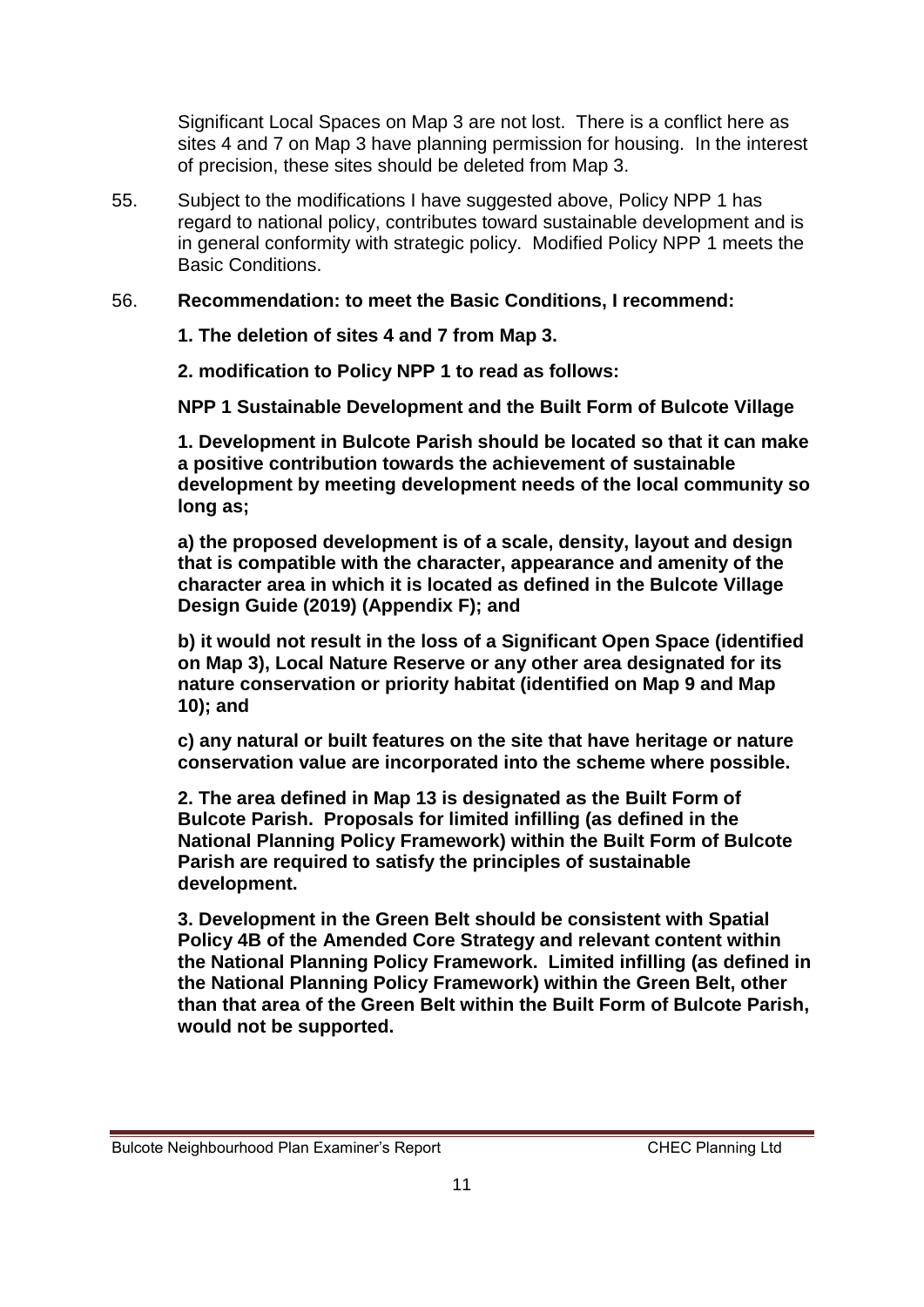#### **NPP 2 Protecting the Landscape Character of Bulcote Parish and Enhancing Biodiversity**

- 57. The NPPF, in Paragraph 170 requires the planning system to contribute to and enhance the natural and local environment, including protecting and enhancing valued landscapes and minimising impacts on biodiversity and providing net gains in biodiversity where possible. One of the principles to protect and enhance biodiversity in Paragraph 175 states*: if significant harm to biodiversity resulting from a development cannot be avoided (through locating on an alternative site with less harmful impacts), adequately mitigated, or, as a last resort, compensated for, then planning permission should be refused.*
- 58. Core Strategy Spatial Policy 3 is a strategic policy for the rural areas. In particular, it states that new development should not have a detrimental impact on the character of the location or its landscape setting. This is further emphasised in A&DM DPD Policies DM5 and DM8. Core Strategy Core Policy 13 seeks to ensure that landscapes, including valued landscapes, have been protected and enhanced. Core Strategy Core Policy 12 seeks to conserve and enhance the biodiversity and geological diversity of the District. This is further emphasised in A&DM DPD Policy DM7.
- 59. Policy NPP 2 seeks to protect landscape character and enhance biodiversity.
- 60. Nine Key Village Views are identified in Map 15. I have visited the Parish and seen for myself the importance of these views. These are not 'view corridors' as stated in Criterion 1 in Policy NPP2. Key Village Views 1, 2, 4,5,6,7 and 8 overlap with 'significant views' identified in the Bulcote Conservation Area Appraisal (2001). Key Village View 9 is a panoramic view south down the bridle path. It is not in the correct position on Map 15. In the interest of precision, this Key Village View should be correctly positioned in accordance with the description and photograph in the background evidence.
- 61. NSDC has raised concern with regard to Key Village View 3. In particular, NSDC has stated that as the view is over an open space and *given that the Conservation Area Appraisal has defined it as a 'significant open space' and the Plan proposes its designation as a Local Green Space it is considered that this provides ample protection from a character perspective, and that its additional identification as a key village view has not been robustly justified.*
- 62. I have visited Key Village View 3 and concur with NSDC. Any view is foreshortened by the road and topography beyond the green space. The view is not of the same level of significance as others identified on Map 15. PPG requires proportionate, robust evidence to support the choices made and the approach taken to policy making in a neighbourhood plan. The inclusion of view 3 as a Key Village View undermines the significance of the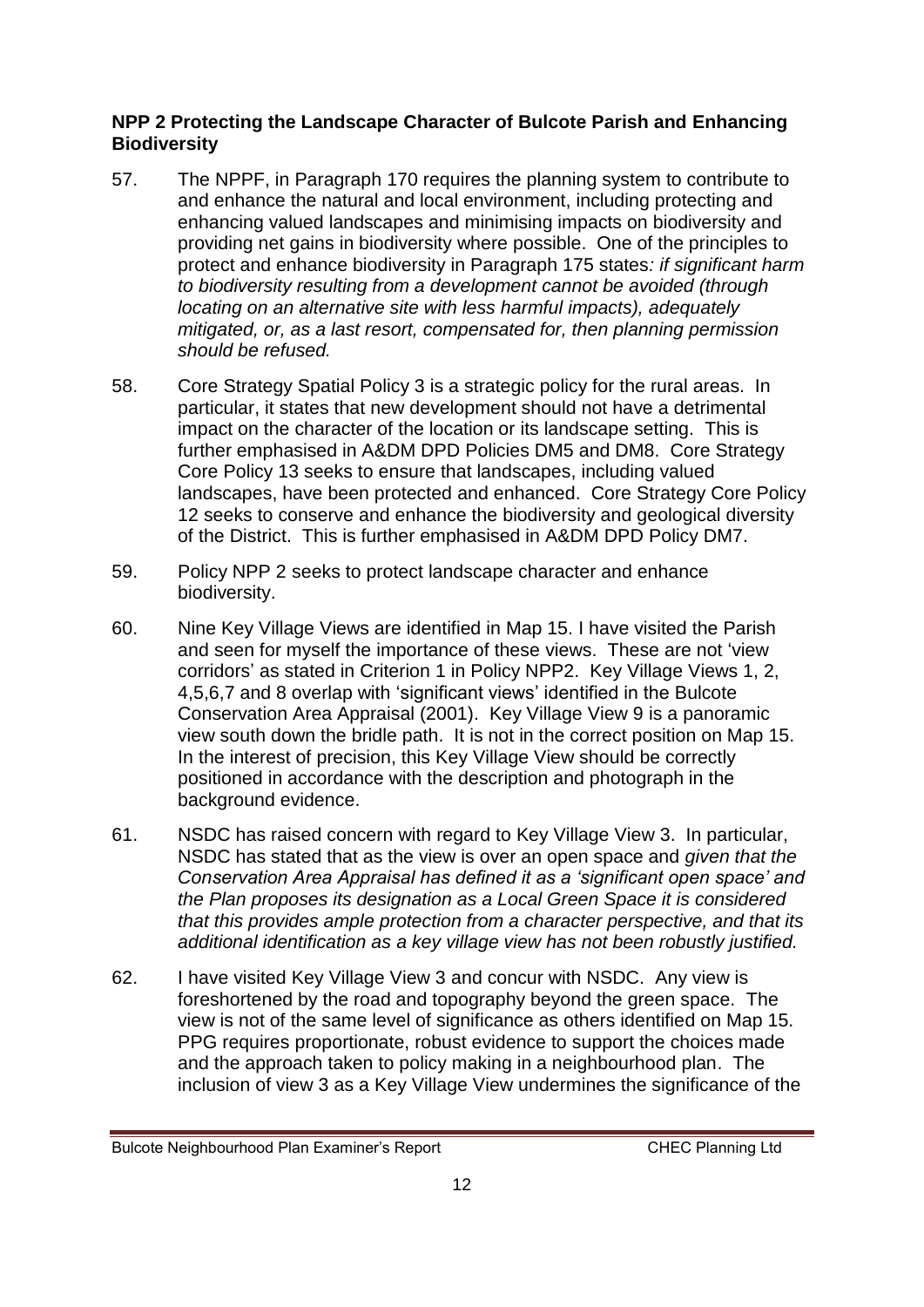others and there is not the robust evidence required to justify its inclusion. Thus, I recommend the deletion of this view from Map 15.

- 63. There are further broader viewpoints identified in the Bulcote Village Design Guide which would be covered by Policy NPP 2. The Bulcote Village Design Guide is an appendix to the Plan and a number of policies refer to the Guide. As such, the Bulcote Village Design Guide cannot contradict the policies in the main body of the Plan.
- 64. No precise guidance is provided over the likely extent and depth of the other views in the Bulcote Village Design Guide, making it extremely difficult to implement and defend this policy for development control purposes. Therefore, I recommend modification to Criterion 1 to ensure that it specifically only refers to the Key Village Views on Map 15, excluding Key Village View 3, with regard to protecting important views. If the other viewpoints are to remain in the Bulcote Village Design Guide, it should be made clear in the Bulcote Village Design Guide that they are not specifically protected by Policy NPP 2.
- 65. In the interest of precision, Criterion 2 should be prefaced with 'where appropriate' and the reference to the Landscape Assessment should include the date of the document. I have suggested revised wording.
- 66. Criteria 3 and 4 do not have regard to national policy and are not in conformity with strategic policy, particularly Core Policy 12 with regard to biodiversity. To have regard to national policy outlined in Paragraph 175 in the NPPF, Criterion 6 concerning ancient woodland should include '*and a suitable compensation strategy exists'.* Usually the neighbourhood plan policy should provide an additional level or layer of detail to national policy and the local planning authority's policies. If I were to recommend modification to these three criteria, it would add no local policy detail above that stated in national and strategic policy. Therefore, I recommend the deletion of Criteria 3, 4 and 6. Biodiversity conservation and enhancement will still be sought through existing strategic policies.
- 67. In the interest of precision, Criterion 5 should be prefaced with 'where appropriate'. Criterion 5 requires development to demonstrate it is in accordance with the Bulcote Village Design Guide. As a design guide can only be guidance, it is necessary to modify Criterion 5 to ensure that development 'has regard to the future management principles within the Village Design Guide. I have suggested revised wording. Householder extensions are excluded from the requirements in Criterion 5. As this criterion clearly relates to larger scale development, in the interest of precision, this should refer to 'householder development'. As Policy NPP 1 clearly opposes the loss of a significant open space, there is internal conflict in the Plan where it refers to reducing a significant open space in Criterion 5. Therefore, in the interest of clarity, I recommend deletion of this reference.

Bulcote Neighbourhood Plan Examiner's Report CHEC Planning Ltd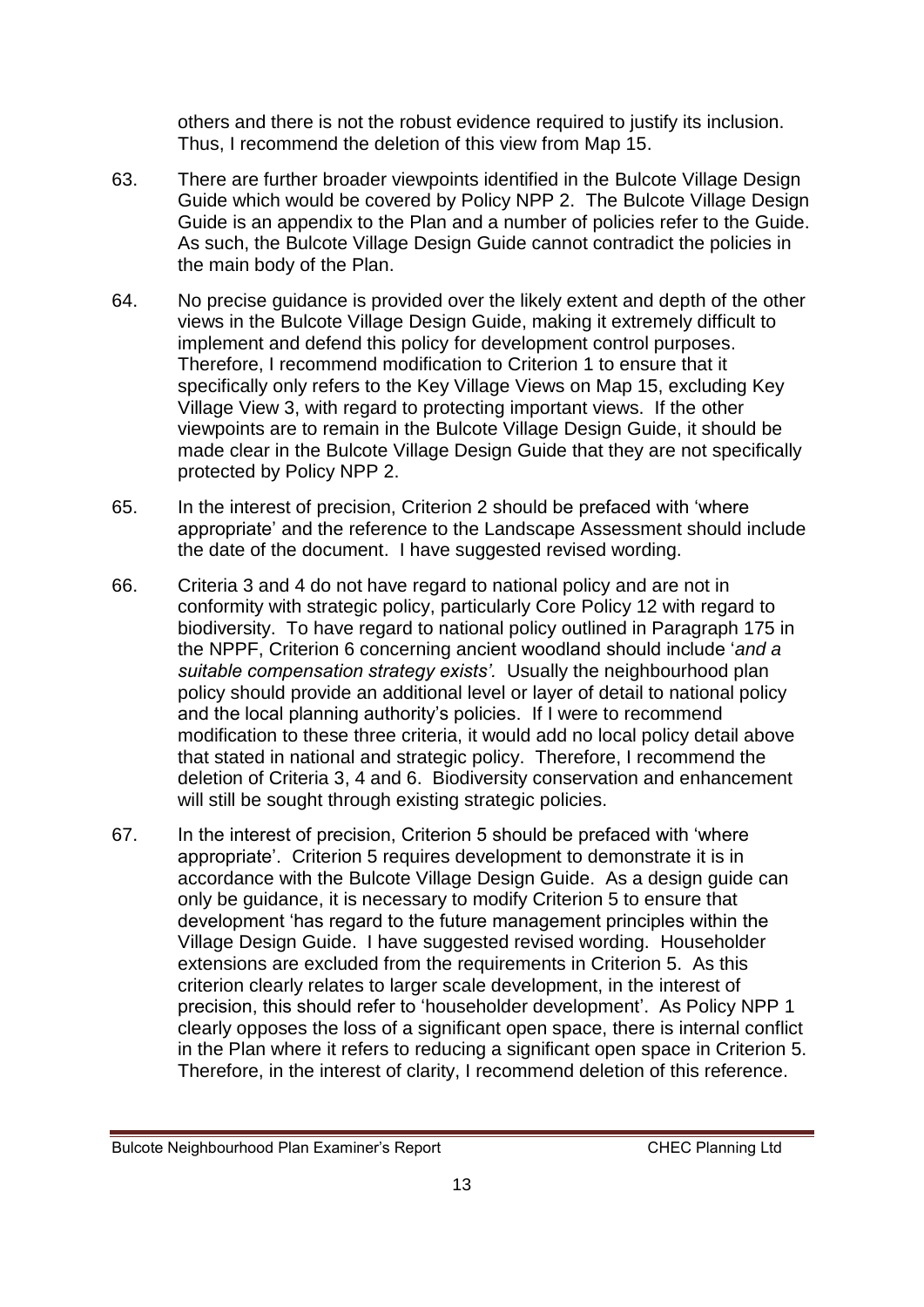- 68. Criterion 8 seeks to retain mature trees and if needing to be replaced they should be replaced at a ratio of at least 2:1. PPG requires a neighbourhood plan policy to be concise, precise and supported by appropriate evidence. I have no clear evidence before me to justify the replanting requirements of Criterion 8. Therefore I recommend the deletion of these requirements.
- 69. Criterion 8 refers to mature trees identified as significant to the character of the village. Other than trees already protected by Tree Preservation Orders, there are no specific trees identified in the Plan or in the Bulcote Village Design Guide, although it is clear that mature trees make an important contribution to the character and appearance of the Parish. In the interest of precision, I have suggested revised wording to this criterion.
- 70. Paragraphs 117 121, 124 and 129-133 contain policy proposals which are not all within modified Policy NPP 2 and which could be in conflict with national Green Belt policy. It is not for me to re-write the Plan. In the interest of precision, these paragraphs should be modified accordingly.
- 71. Subject to the modifications I have suggested above, Policy NPP 2 has regard to national policy, contributes toward sustainable development and is in general conformity with strategic policy. Modified Policy NPP 2 meets the Basic Conditions.
- 72. I note that the trees referred to in paragraph 116 have subsequently been protected. Thus, this paragraph needs updating. **I see this as a minor editing matter.**
- 73. **Recommendation: to meet the Basic Conditions, I recommend:**

**1) modification to Policy NPP 2 to read as follows:** 

**NPP 2 Protecting the Landscape Character of Bulcote Parish**

**1.To protect the landscape character, development in Bulcote Parish should not negatively impact on landscape character. The level of potential impact will be dependent on factors such as height, scale, location and the scope for mitigation. The Key Village Views identified on Map 15 are particularly sensitive in this respect.**

**2.Where appropriate, development proposals should conform with the actions of the landscape and built features recommended for the policy zones MN41, TW06 and TW51 as designated in NSDC's Landscape Character Assessment (2013). Where appropriate, mitigation planting should include native species recommended for the Mid Nottinghamshire Farmlands or Trent Washlands Character Area.**

**3.Where appropriate, development proposals (excluding householder development) demonstrating they have regard to guidance in the future management principles established in the Bulcote Village Design Guide (2019) (set out in Table 3) will be supported where they demonstrate they have:**

Bulcote Neighbourhood Plan Examiner's Report CHEC Planning Ltd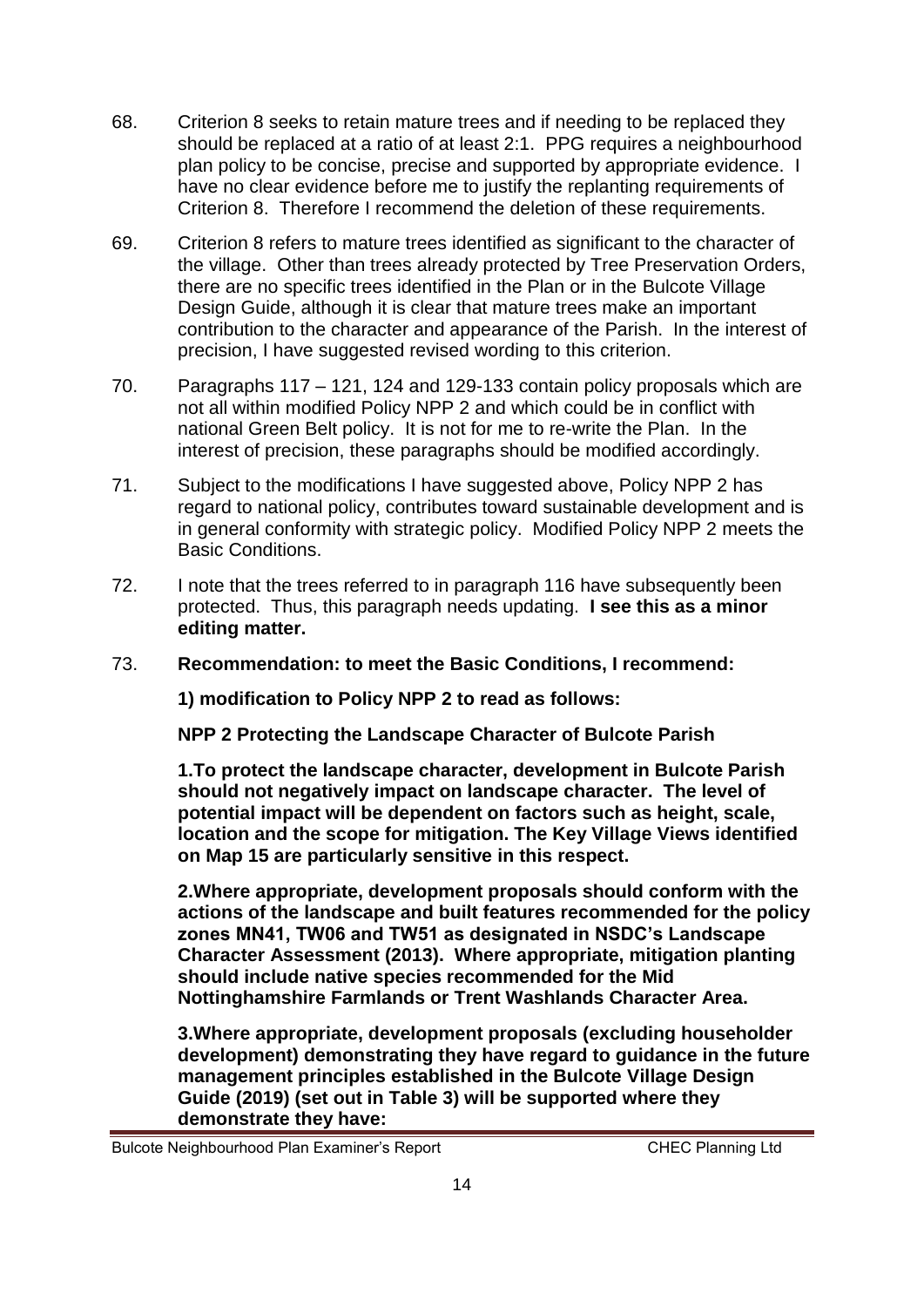**a) retained existing trees and hedges; and**

**b) used strong planting belts that run horizontal with the contours on sites close to the existing built form at lower elevations.**

**4. Proposals which improve existing environmental assets and enhance biodiversity are encouraged. This includes:**

**a) strengthening hedgerows (gapping up) and field boundaries to provide more robust habitat 'corridors'; and**

**b) planting wild flower meadows and strips; and**

**c) encouraging native tree and shrub planting on suitable sites, especially species that provide good berry or nectar sources; and**

**d) encouraging the creation of sustainable urban drainage schemes (SUDS), (e.g. rain gardens, pond and wetland creation) in new schemes and 'retrofitting' where appropriate; and**

**e) the installation of habitat features (i.e. nest boxes) to benefit all bats and bird species of conservation concern, such as swifts, swallow, house martin and house sparrow; and**

**f) to protect dry ditches - as these features are essential to the sustainable management of surface water.**

**5. Wherever possible, mature trees that make an important contribution to the character and appearance of the Parish should be retained.**

**2) modification to the supporting text to ensure it corresponds with modified Policy NPP 2.**

**3) modification to Map 15 and Appendix C by deleting Key Village View 3 and placing Key Village View 9 in the correct position in accordance with the background evidence in the supporting document 'Key Village Views'.**

**4) modification to the Bulcote Village Design Guide to explain that only the Key Village Views identified on Map 15 in the Plan are covered by this policy.**

#### **NPP 3 Importance of Energy Efficiency and High-Quality Design**

74. An extract from paragraph 124 in the NPPF states: *Good design is a key aspect of sustainable development, creates better places in which to live and work and helps make development acceptable to communities. Being clear about design expectations, and how these will be tested, is essential for achieving this.* 

Bulcote Neighbourhood Plan Examiner's Report CHEC Planning Ltd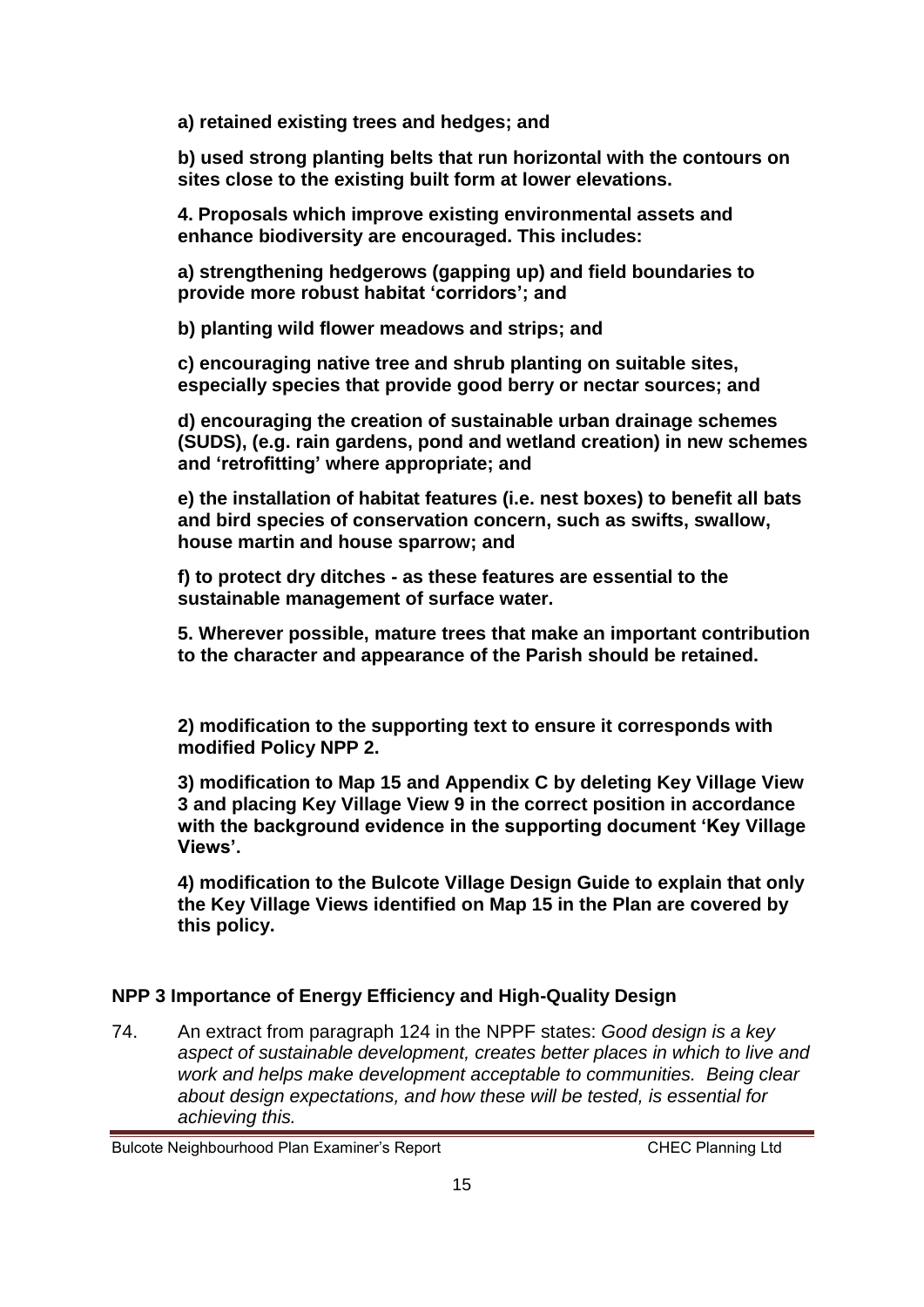- 75. Paragraph 125 in the NPPF states*: Plans should, at the most appropriate level, set out a clear design vision and expectations, so that applicants have as much certainty as possible about what is likely to be acceptable. Design policies should be developed with local communities so they reflect local aspirations, and are grounded in an understanding and evaluation of each area's defining characteristics. Neighbourhood plans can play an important role in identifying the special qualities of each area and explaining how this should be reflected in development.*
- 76. The NPPF in paragraph 155 seeks to direct development away from areas at highest risk of flooding.
- 77. Core Strategy Core Policy 9 expects new development proposals to demonstrate a high standard of sustainable design. A&DM DPD Policy DM5 details design criteria for consideration in all new development and Policy DM6 specifies criteria for household development. Core Strategy Core Policy 10 and A&DM DPD Policy DM5 aim to steer development away from areas at highest risk of flooding.
- 78. Policy NPP 3 seeks high quality design that will contribute to the character of the village.
- 79. For the same reasons as mentioned under Policy NPP 2, Criterion 2 should refer to having regard to the future management principles within the Bulcote Village Design Guide. Criterion 4 should refer to the full title of the Bulcote Village Design Guide.
- 80. PPG, (at Paragraph: 001 Reference ID: 56-001-20150327), makes it clear through a link to a Written Ministerial Statement of 25 March 2015 that it is not appropriate to refer to any additional local technical standards or requirements relating to the construction or performance of new dwellings in neighbourhood plans. Thus, Criterion 9 should be deleted and Criterion 10 should only apply to non-residential properties. In addition, the last sentence of paragraph 138 should be deleted.
- 81. Criterion 12 refers to Building for Life Standards. In the interest of precision, this should refer to thresholds of 'at least 9 greens' and no reds. Paragraph 154 states that new development will be expected to use Building for Life Standards, but Criterion 12 does not go so far as making this a requirement. Thus, in the interest of precision to avoid internal conflict within the Plan, paragraph 154 should be modified to accord with Policy NPP 3.
- 82. Paragraph 155 refers to Criteria 3-6 relating to all development. I see no reason why Criteria 7, 8, 10 and 11 should only relate to residential development and it does not make sense to make this distinction. In the interest of clarity, I recommend modification to paragraph 155 accordingly.
- 83. Subject to the modifications I have suggested above, Policy NPP 3 has regard to national policy, contributes toward sustainable development and is

Bulcote Neighbourhood Plan Examiner's Report CHEC Planning Ltd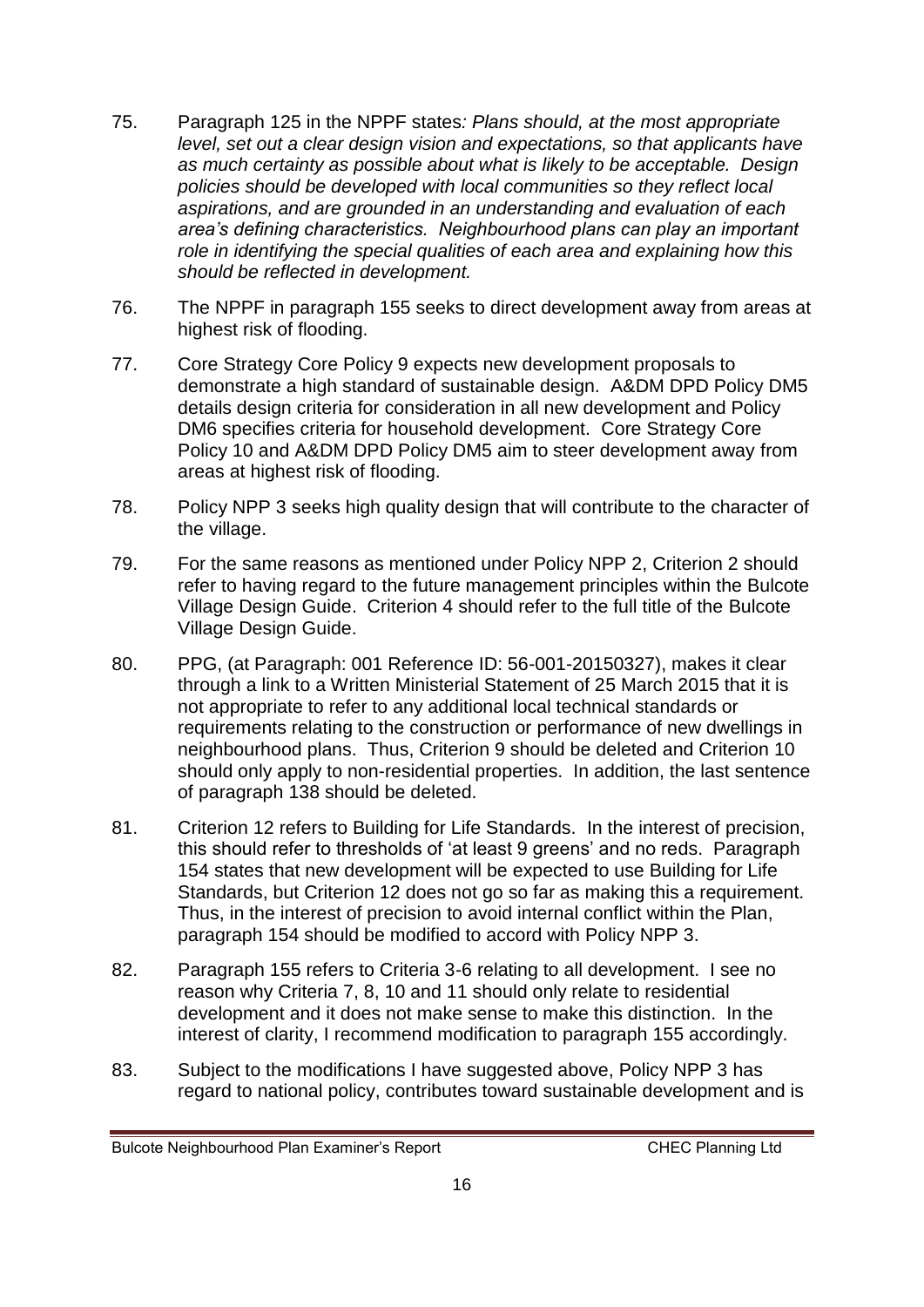in general conformity with strategic policy. Modified Policy NPP 3 meets the Basic Conditions.

- 84. The Parish Council may wish to include an explanation of why Criterion 9 regarding heritage properties is not applicable to residential development**. I see this as a minor editing matter.**
- 85. The Plan makes reference to *Successful Places: Supplementary Planning Document (2013)*. It turns out that this document has been produced by four other local authorities. Therefore, I question the relevance of this document to the background evidence supporting this neighbourhood plan. As such, I suggest the reference is deleted. **I see this as a minor editing matter.**

#### 86. **Recommendation: to meet the Basic Conditions, I recommend:**

**1) modification to paragraphs 138, 154 and 155 as suggested above;** 

**2) modification to Policy NPP 3 to read as follows:**

*NPP 3 Importance of Energy Efficiency and High-Quality Design*

**1. Proposals should demonstrate a high design quality that will contribute to the character of the Village. New development which is sensitive towards and reinforces the character of areas as defined in Table 1 will be supported.**

**2. Proposals should demonstrate how they have regard to the guidance in the future management principles for each character area as set out in the Bulcote Village Design Guide (2019) and in Table 3.**

**3. Particular attention should be given to landscaping schemes and boundary treatment (using native trees and hedgerows) that reflect the surrounding character in accordance with Policy NPP 2.**

**4. Materials, scale and massing should also reinforce the existing character area as defined in the Bulcote Village Design Guide (2019). Materials should reflect the local materials, style and colour palette of the character area in which it is located.**

**5. Street furniture should be minimal and where it is required should be made of materials that reflect the rural and historic character of the village.**

**6. Proposals should complement the existing well defined streets and attractive green space with a layout, landscaping and planting that responds positively to the character of the Parish.**

**7. The layout of new development should maximise opportunities to integrate with the existing settlement pattern.**

**8. Well-designed buildings should be appropriate to their location and context this may include innovative and contemporary design** 

Bulcote Neighbourhood Plan Examiner's Report CHEC Planning Ltd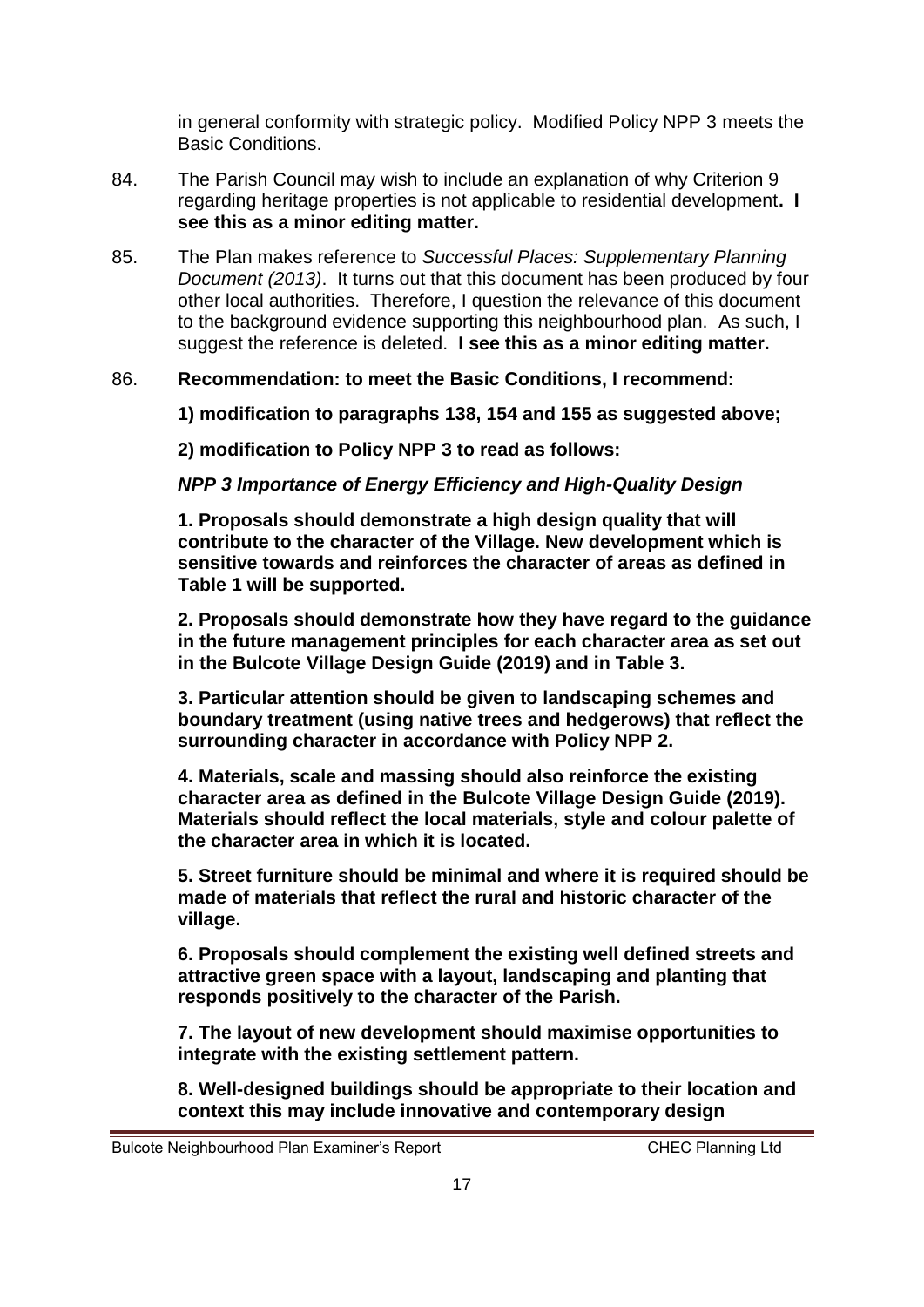**solutions provided they positively enhance the character and local distinctiveness.**

**9. The retrofit of non-residential heritage properties/assets is encouraged to reduce energy demand and to generate renewable energy where appropriate, providing it safeguards heritage assets and development is done with engagement and permissions of relevant organisations.**

**10. Where necessary a flood risk assessment should be undertaken which establishes that the proposed development would not give rise to an increased risk of surface water flooding either on the site or in the vicinity which cannot be effectively mitigated. Proposals will be required to manage surface water through keeping to a minimum the creation of non-permeable areas and the incorporation of SuDS, which mimic natural drainage patterns, are appropriate to the existing landscape character, are designed to improve water quality, contribute towards water recharge and improve biodiversity.**

**11. High quality residential design could be demonstrated by a report showing how the scheme accords with national design standards Building for Life or equivalent and would be expected to score in line with acceptable thresholds (usually at least 9 greens and no reds). This would be particularly encouraged for major development proposals.**

#### **NPP 4 Designation of Local Green Spaces**

87. The NPPF in paragraphs 99 - 101 states: *the designation of land as Local Green Space through local and neighbourhood plans allows communities to identify and protect green areas of particular importance to them. Designating land as Local Green Space should be consistent with the local planning of sustainable development and complement investment in sufficient homes, jobs and other essential services. Local Green Spaces should only be designated when a plan is prepared or updated, and be capable of enduring beyond the end of the plan period.*

*The Local Green Space designation should only be used where the green space is:*

*a) in reasonably close proximity to the community it serves;*

*b) demonstrably special to a local community and holds a particular local significance, for example because of its beauty, historic significance, recreational value (including as a playing field), tranquillity or richness of its wildlife; and*

*c) local in character and is not an extensive tract of land.*

Bulcote Neighbourhood Plan Examiner's Report CHEC Planning Ltd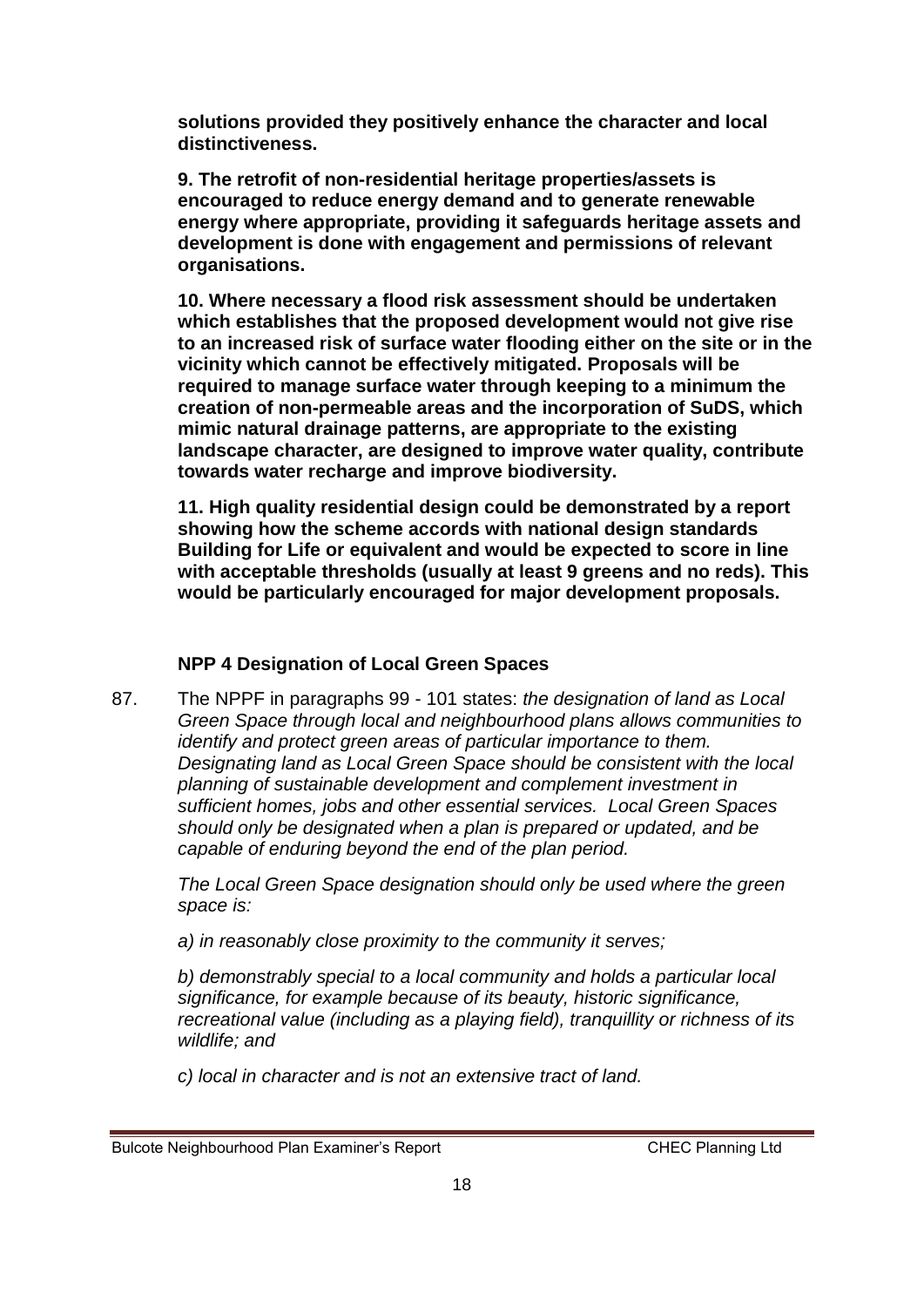*Policies for managing development within a Local Green Space should be consistent with those for Green Belts.*

- 88. Core Strategy Core Policy 12 seeks to conserve and enhance the biodiversity and geological diversity of the District.
- 89. I have visited the Parish and seen the proposed Local Green Spaces (LGS). My comments on each site are set out below.
- 90. Site 1. The Triangle. This is a small area of open space with mature trees. It is in reasonably close proximity to the community and local in character. It is demonstrably special due to its biodiversity and local landscape value. This site satisfies the criteria for designation as a LGS.
- 91. Site 2 Ropers Field. This is a small area of green space sloping up to the front of the church and includes mature trees. It is in reasonably close proximity to the community and local in character. It is demonstrably special due to its biodiversity and local landscape value. This site satisfies the criteria for designation as a LGS.
- 92. Site 3 The Ridings. This is a small area of mature trees. I note that these trees have recently been protected by a Tree Preservation Order. It is in reasonably close proximity to the community and local in character. It is demonstrably special due to its biodiversity and local mature tree landscape value. This site satisfies the criteria for designation as a LGS.
- 93. Site 4 Field boundary in front of Corporation Cottages. Concern has been raised with regard to the boundaries of this site in relation to recent planning applications Refs: 15/00784/FUL and 17/02325/FUL for the redevelopment of Bulcote Farm. The Parish Council has stated in its response to the regulation 16 representations that the LGS does not intrude into the red line plan of these planning applications: *the western edge of the LGS boundary lies entirely adjacent to the existing roadway (and the red line plan). There is nothing in the planning applications which crosses into LGS 4 and so we would assert the planning applications – as they stand – are not adversely affected in any way*.
- 94. As a general point, the LGS maps need to be of a suitable scale for ease and accuracy of identification. The scale of Map 17 is not sufficient. In the interest of precision, I recommend the inclusion of inset OS based maps at an appropriate scale that ensures the precise boundaries of the LGS are clearly identifiable. For LGS 4 this means showing the boundaries outside the planning applications as specified by the Parish Council above.
- 95. Site 4 is a small green area with a small water course and mature trees adjacent to the road. It is in reasonably close proximity to the community and local in character. It is demonstrably special primarily due to its open local landscape value. This site satisfies the criteria for designation as a LGS.

Bulcote Neighbourhood Plan Examiner's Report CHEC Planning Ltd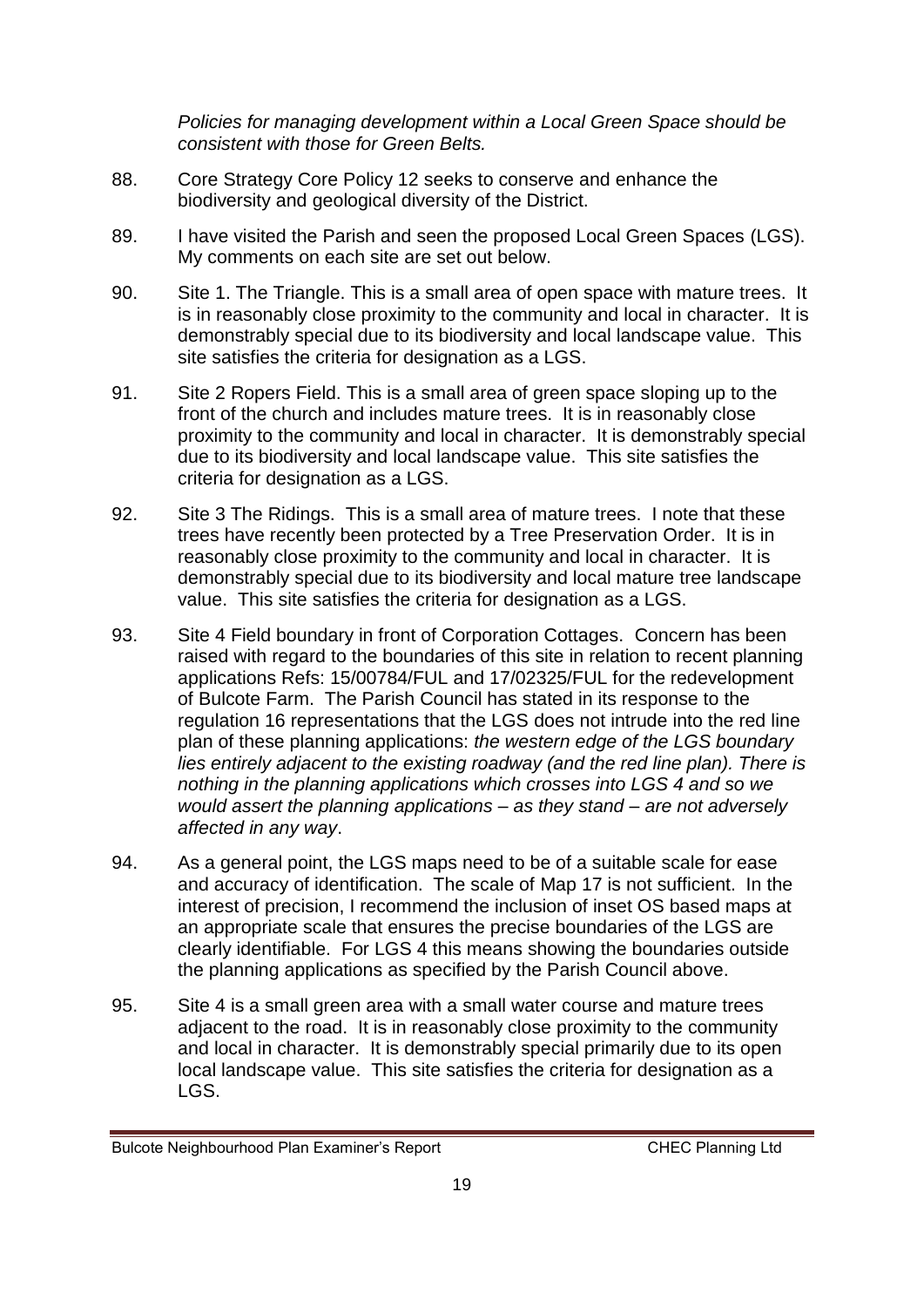- 96. Site 5 Gunthorpe Lakes. This site comprises fishing lakes in a rural landscape setting. It is demonstrably special due to its recreational value, tranquillity, biodiversity and landscape value. Whilst on the edge of the Parish, it still remains local in character and may well be in reasonably close proximity to the wider fishing community it serves. However, the lakes are set in approximately 38 hectares, which is an extensive tract of land. Unfortunately, due to its size, I do not consider that the site satisfies the criteria for designation as a LGS. Therefore, I recommend the deletion of this site from the list of LGS and from the reference at the bottom of page 45.
- 97. It is clear in the NPPF that development on LGS is only allowed in very special circumstances. These very special circumstances are not defined in the NPPF and it is not for me to decide if development that clearly enhances the LGS for the purpose for which it was designated is a very special circumstance. Therefore, to have regard to national policy, I recommend modification to the last sentence in Policy NPP 4. I have suggested revised wording.
- 98. Subject to the modifications I have suggested above, Policy NPP 4 has regard to national policy, contributes toward sustainable development and is in general conformity with strategic policy. Modified Policy NPP 4 meets the Basic Conditions.
- 99. **Recommendation: to meet the Basic Conditions, I recommend**

**1. the inclusion of inset OS based map(s) at an appropriate scale that ensure the precise boundaries of the Local Green Spaces are clearly identifiable.**

**2. the deletion of Site 5 Gunthorpe Lakes from the list of Local Green Spaces.**

**3. modification to Policy NPP 4 to read as follows:**

**NPP 4 Designation of Local Green Spaces**

**The sites identified on Maps [xx] are designated as Local Green Spaces and are protected for their beauty, recreational value, tranquillity and richness of wildlife. Proposals for development on the Local Green Spaces will only be permitted in very special circumstances.**

#### **NPP 5 Protecting or Enhancing Heritage Assets**

100. The *Planning (Listed Buildings and Conservation Areas) Act 1990* imposes duties requiring special regard to be had to the desirability: firstly at Section 16(2), of preserving a listed building or its setting or any features of special architectural or historic interest which it possesses; and secondly, at Section 72(1), of preserving or enhancing the character or appearance of a Conservation Area.

Bulcote Neighbourhood Plan Examiner's Report CHEC Planning Ltd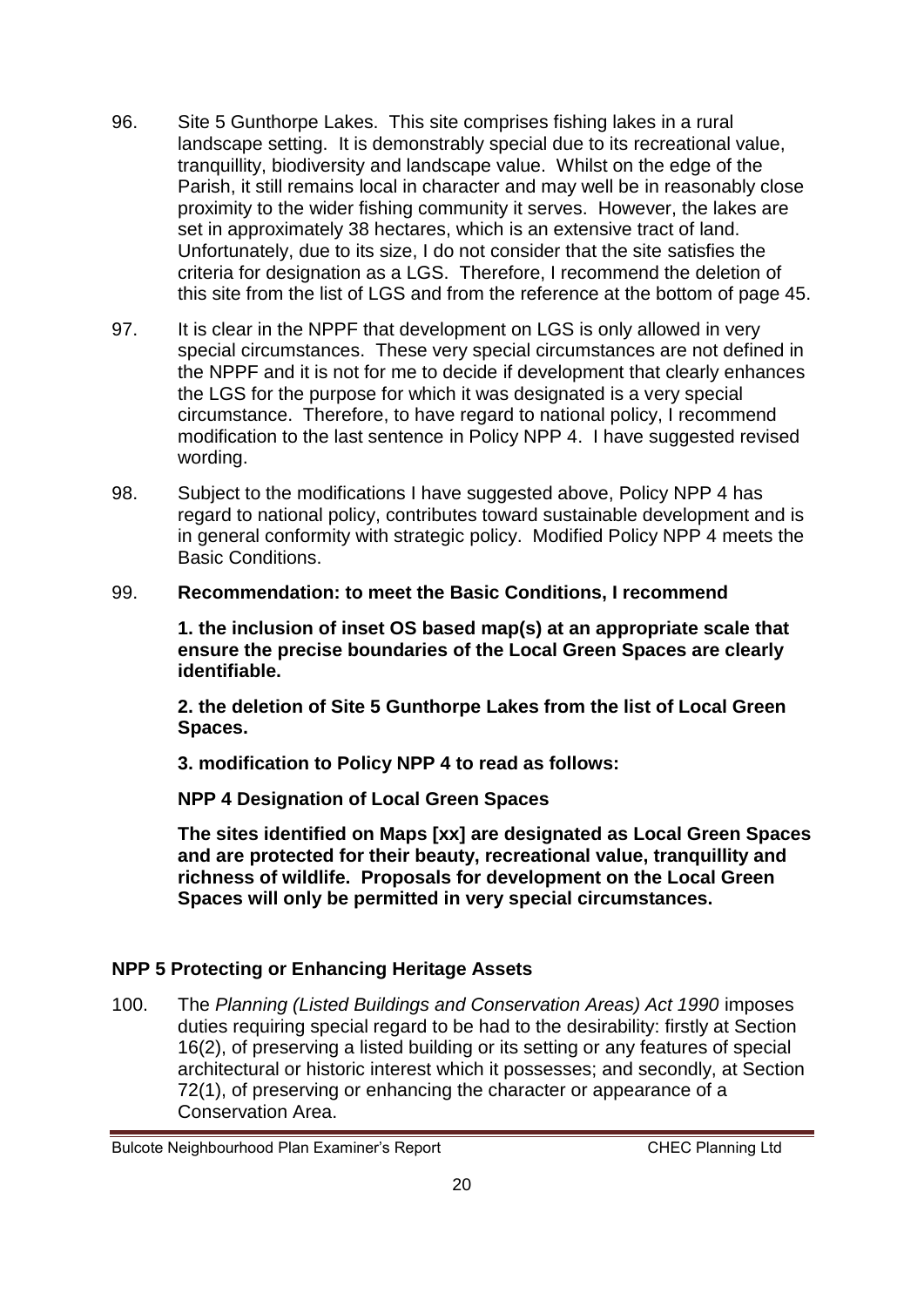- 101. The NPPF advises at paragraph 193 that when considering the impact of a proposed development on the significance of a designated heritage asset, great weight should be given to the asset's conservation.
- 102. Paragraph 197 in the NPPF states: *in weighing applications that directly or indirectly affect non-designated heritage assets, a balanced judgement will be required having regard to the scale of any harm or loss and the significance of the heritage asset.*
- 103. Core Strategy Core Policy 14 seeks: *the continued conservation and enhancement of the character, appearance and setting of the District's heritage assets and historic environment, in line with their identified significance as required in national policy*.
- 104. A&DM DPD Policy DM 9 supports Core Strategy Core Policy 14.
- 105. Recently updated PPG states:

*There are a number of processes through which non-designated heritage assets may be identified, including the local and neighbourhood plan-making processes and conservation area appraisals and reviews. Irrespective of how they are identified, it is important that the decisions to identify them as non-designated heritage assets are based on sound evidence.*

*Plan-making bodies should make clear and up to date information on nondesignated heritage assets accessible to the public to provide greater clarity and certainty for developers and decision-makers. This includes information on the criteria used to select non-designated heritage assets and information about the location of existing assets*.

(Extract part of Paragraph: 040 Reference ID: 18a-040-20190723 dated 23 July 2019).

- 106. Policy NPP 5 seeks to protect and enhance heritage assets. *Bulcote: An Appraisal of the Character and Appearance of the Conservation Area (2001)* provides a comprehensive appraisal of the special and distinct character of the area.
- 107. Criteria 2, 3 a) and 6 refer to harm and the planning balance. They do not accurately have regard to national policy in respect of how harm is addressed. As there is no need to repeat national policy, rather than suggesting modification, I have suggested deletion of these sentences. In addition, to have regard to national policy, I have suggested revised wording for Criterion 2 with regard to the Conservation Area and listed buildings.
- 108. Criterion 3 supports the provision of a community building. For the same reasons as mentioned previously, reference should be made to 'having regard to the guidance' in the Bulcote Village Design Guide and Conservation Area Appraisal rather than being 'in keeping' with the guidelines. I have suggested revised wording. To avoid unnecessary repetition and in the interest of clarity, I suggest that this criterion is removed

Bulcote Neighbourhood Plan Examiner's Report CHEC Planning Ltd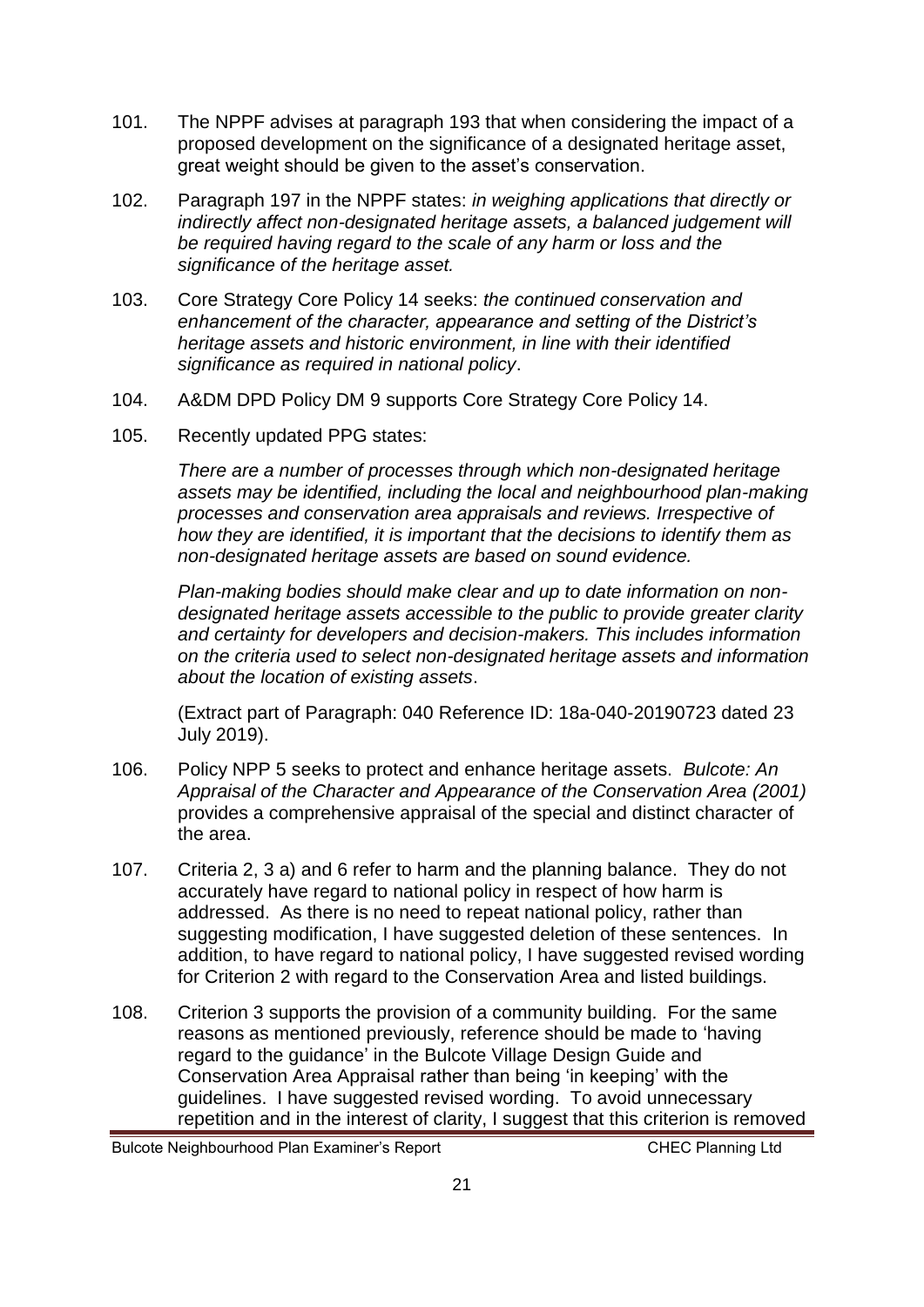from Policy NPP 5 and instead replaces Criterion 1 c) in Policy NPP 6. As the character and appearance of the Conservation Area and listed building protection is already mentioned in Criterion 2, Criterion 3 a) is unnecessary repetition. Thus, in the interest of clarity, I recommend deletion of this reference.

- 109. Policy NPP 5 refers to non- designated heritage assets. I note that the supporting evidence document in Appendix E was compiled using criteria for selection produced by Bassetlaw District Council for this purpose and recognised by NSDC; searching the Historic Environment Record; and by nomination by members of the Neighbourhood Plan Steering Group.
- 110. It is clear from the evidence before me that the buildings and structures identified in Policy NPP 5 are historic buildings and structures of significance to the local community. They have been chosen using clear criteria for selection and have been identified on sound evidence. In the interest of precision, the non-designated heritage assets should be identified as such in the policy. I have suggested revised wording.
- 111. Subject to the modifications I have suggested above, Policy NPP 5 has regard to national policy, contributes toward sustainable development and is in general conformity with strategic policy. Modified Policy NPP 5 meets the Basic Conditions.
- 112. The Parish Council has suggested a replacement last sentence in Criterion 6 regarding the Bulcote Farm redevelopment and enabling development. My remit is to determine whether the policy meets the Basic Conditions. Subject to the modifications I have suggested, it does meet the Basic Conditions without the inclusion of this sentence. Therefore, it is not appropriate for me to recommend the addition of this sentence.
- 113. **Recommendation: to meet the Basic Conditions, I recommend modification to Policy NPP 5 to read as follows:**

#### **NPP 5 Protecting or Enhancing Heritage Assets**

**1. Gardens and open spaces form part of the special interest of Bulcote Conservation Area. Development will only be permitted on gardens and open spaces between buildings within Bulcote Conservation Area where development shall not harm the character and appearance of the Conservation Area.**

**2. Development adjacent to and within the setting of Bulcote Conservation Area should preserve or enhance the character or appearance of the Area and preserve the listed buildings or their settings or any features of special architectural or historic interest which they possess.**

**3. The retention of locally important heritage assets is encouraged and development proposals affecting these will need to accord with District** 

Bulcote Neighbourhood Plan Examiner's Report CHEC Planning Ltd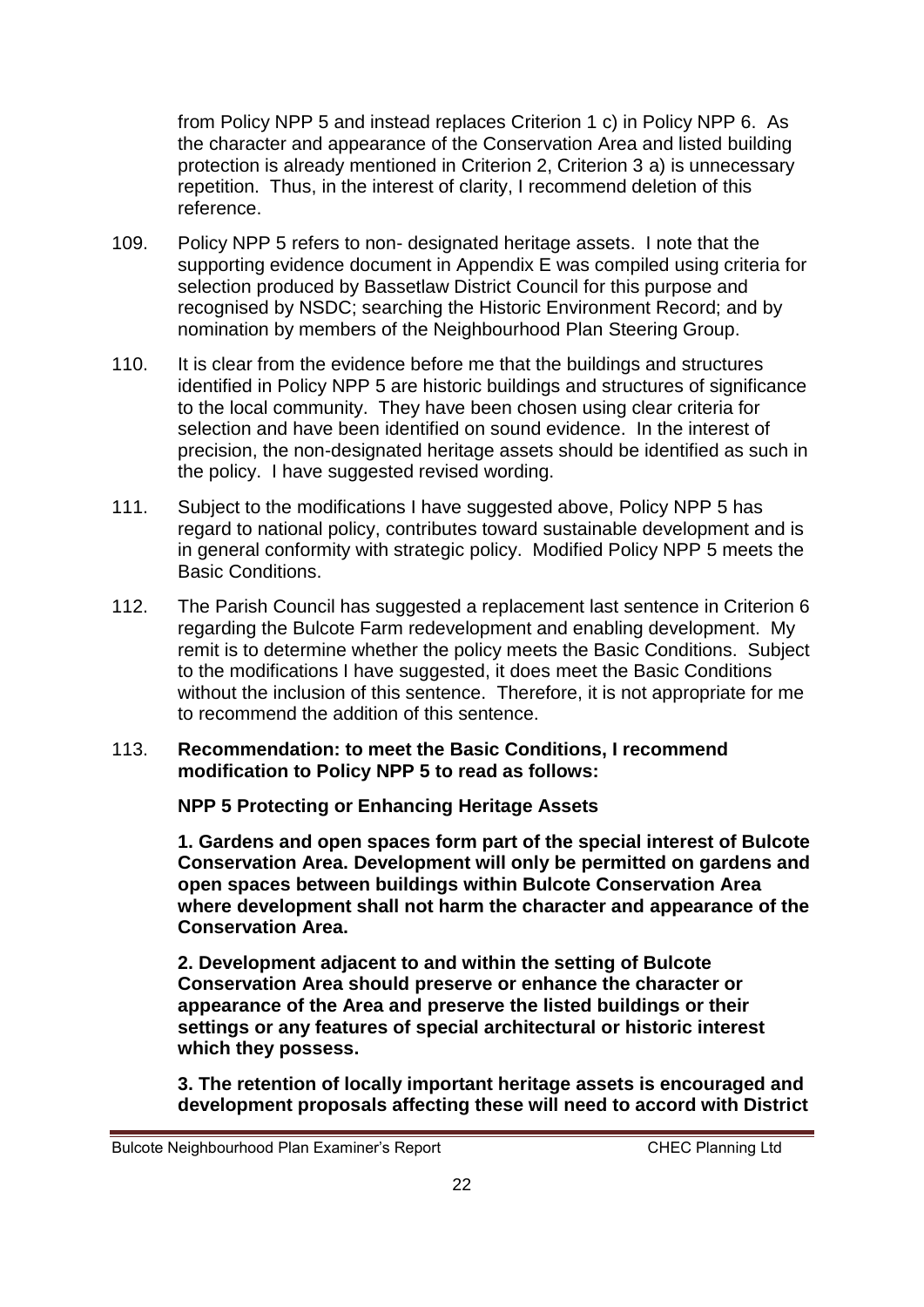**policies. The following buildings and structures, identified in Appendix E and Map 18, are identified as non designated heritage assets:** 

- **A The Cottage**
- **B Buttressed Wall**
- **C Holly Nook**
- **D George V Post Box**
- **E Red Telephone Box**
- **F Daisy Cottage**
- **G Willow Cottage and outbuilding**

**4. The effect of a proposal on the significance of the non-designated heritage assets will be considered in determining an application in order to minimise the conflict between the heritage assets' conservation and any aspect of the proposal.**

**5. The reuse of the Grade 2 Listed Bulcote Farm Buildings for their optimum viable use consistent with their conservation is supported where the proposal preserves the significance of the setting of Listed Buildings and the landscape character of the area.**

#### **NPP 6 Enhancing the provision of community facilities**

- 114. Paragraph 92 in the NPPF states that to provide the social, recreational and cultural facilities and services the community needs, planning policies and decisions should, amongst other matters, plan positively for the provision of community facilities and guard against the unnecessary loss of valued facilities and services, particularly where this would reduce the community's ability to meet its day-to-day needs.
- 115. Core Strategy Spatial Policy 4B requires development, other than housing and employment specified in that policy, to be judged according to national Green Belt Policy.
- 116. Core Strategy Spatial Policy 8 encourages the provision of new and enhanced community and leisure facilities.
- 117. Policy NPP 6 supports the provision of a community building and recognises that any such building in the Green Belt would need to be consistent with Green Belt policy. I note that an improved village community space was the number one requested improvement on the village survey.
- 118. The Key Principle in the Plan seeks to encourage engagement with the Parish Council and local community as part of the design process at the pre

Bulcote Neighbourhood Plan Examiner's Report CHEC Planning Ltd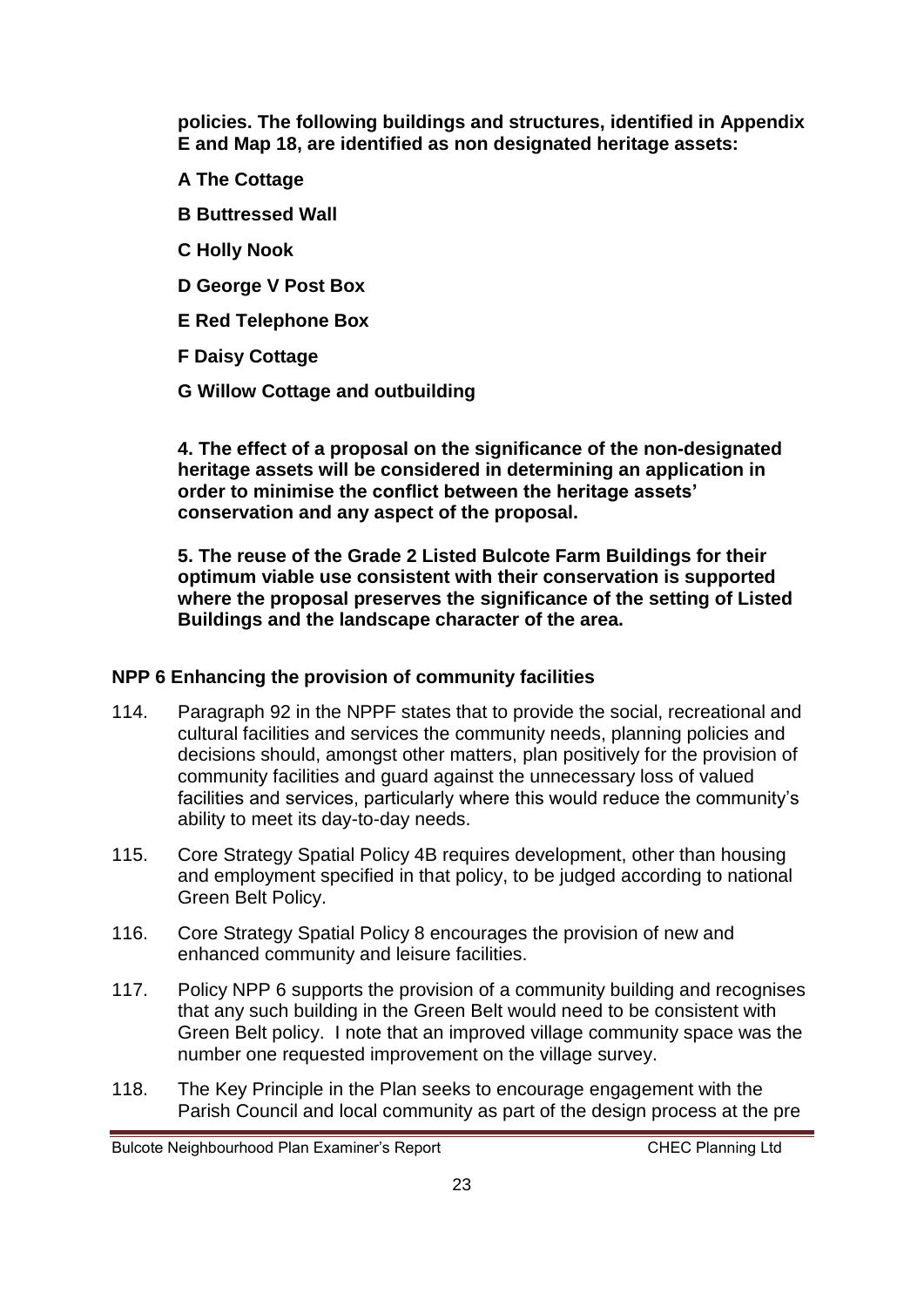- application stage. The NPPF at paragraph 40 specifies that developers cannot be required to engage with the local community for most planning applications. Therefore, Criterion 1 a) does not have regard to national policy where it requires pre - application consultation. Thus, I recommend deletion of this requirement.

- 119. As stated previously, there has to be 'regard for' design guidance, as it is only guidance and not policy. I have therefore suggested revised wording for Criterion 1 c).
- 120. Subject to the modifications I have suggested above, Policy NPP 6 has regard to national policy, contributes toward sustainable development and is in general conformity with strategic policy. Modified Policy NPP 6 meets the Basic Conditions.

#### 121. **Recommendation: to meet the Basic Conditions, I recommend modification to Policy NPP 6 to read as follows:**

**NPP 6 Enhancing the provision of community facilities**

**1. Proposals to provide a community building within the Parish will be considered sustainable development where;**

**a) the proposal demonstrates it is meeting an identified local need; and b) the materials, boundary treatment and surfacing have regard to the guidelines in the Bulcote Village Design Guide (2019) and Bulcote: An Appraisal of the Character and Appearance of the Conservation Area (2001); and**

**c) it is well connected, in close proximity and safely accessible to the community.**

**2. Proposals located in the Green Belt will need to be consistent with District and national policy.**

#### **NPP 7 Improving Access to the Countryside**

- 122. Paragraph 91 in the NPPF refers to the need for planning policies to aim to achieve healthy, inclusive and safe places which enable and support healthy lifestyles.
- 123. Section 9 in the NPPF promotes sustainable transport. This includes the need to actively manage patterns of growth and the provision of high quality walking and cycling networks.
- 124. Core Strategy Spatial Policy 7 encourages an improved and integrated transport network with an emphasis on non- car modes as a means of access to services and facilities. In particular, it seeks to increase rural accessibility. High quality, safe, cycle, footpath and bridleway networks will be safeguarded and extended to provide opportunities to reduce the number

Bulcote Neighbourhood Plan Examiner's Report CHEC Planning Ltd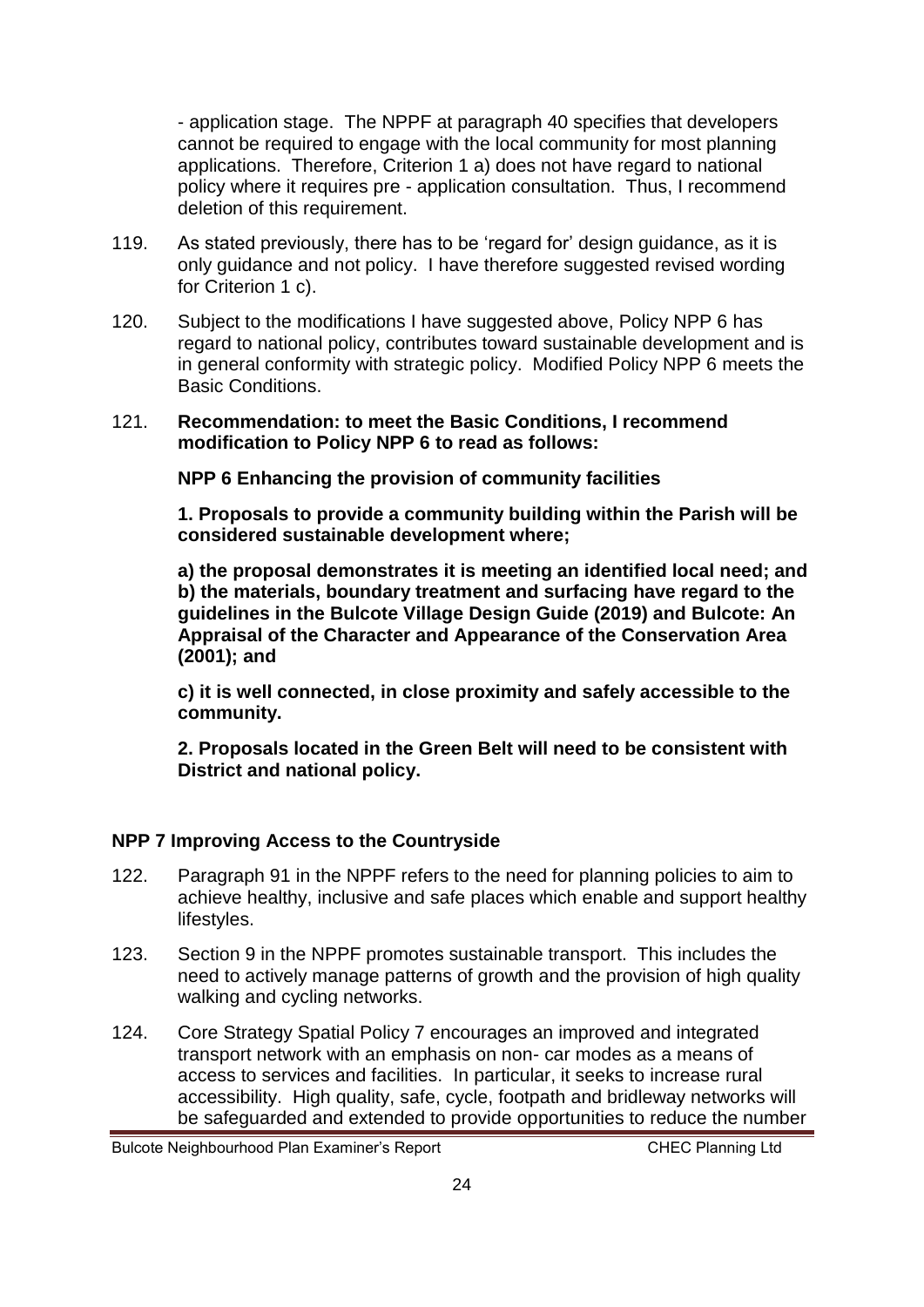of short car journeys and for cycling, walking and horse riding for recreation in the countryside.

- 125. Core Strategy Core Policy 12 supports the development of a Green Infrastructure Network.
- 126. Policy NPP 7 seeks to improve access to the countryside. Criterion 1 b) is a repetition of the content of the first sentence in Criterion 1 and thus should be deleted.
- 127. Criterion 3 requires development proposals to demonstrate how they protect and where possible enhance existing routes. Developer contributions can only be sought where they meet the tests that they are necessary to make the development acceptable in planning terms, directly related to the development, and fairly and reasonably related in scale and kind. These tests are set out as statutory tests in the Community Infrastructure Levy Regulations 2010 and paragraph 56 in the NPPF.
- 128. The definition of development in planning policy encompasses a wide range, including change of use and there may be many instances where small scale development has absolutely no connection to or impact on non - vehicular routes, particularly from the edge of the existing settlement to the countryside and open spaces. In the interest of precision and to have regard to national policy, I have suggested revised wording for Criterion 3.
- 129. Subject to the modifications I have suggested above, Policy NPP 7 has regard to national policy, contributes toward sustainable development, particularly the environmental and social objectives, and is in general conformity with strategic policy. Modified Policy NPP 7 meets the Basic Conditions.
- 130. A stray '30' has crept into the end of paragraph 179. This may be a reference link that needs including at the bottom of the page**. I see this as a minor editing matter**
- 131. **Recommendation: to meet the Basic Conditions, I recommend modification to Policy NPP 7 to read as follows:**

**NPP 7 Improving Access to the Countryside**

**1. Development which is directly related to improving or extending the non-vehicular routes across the Parish will be supported where the proposals;**

**a) do not detract from the landscape character as defined in the most recent Landscape Character Assessment Study and the Bulcote Village Design Guide (2019); and**

**b) will not harm protected local habitats.**

Bulcote Neighbourhood Plan Examiner's Report CHEC Planning Ltd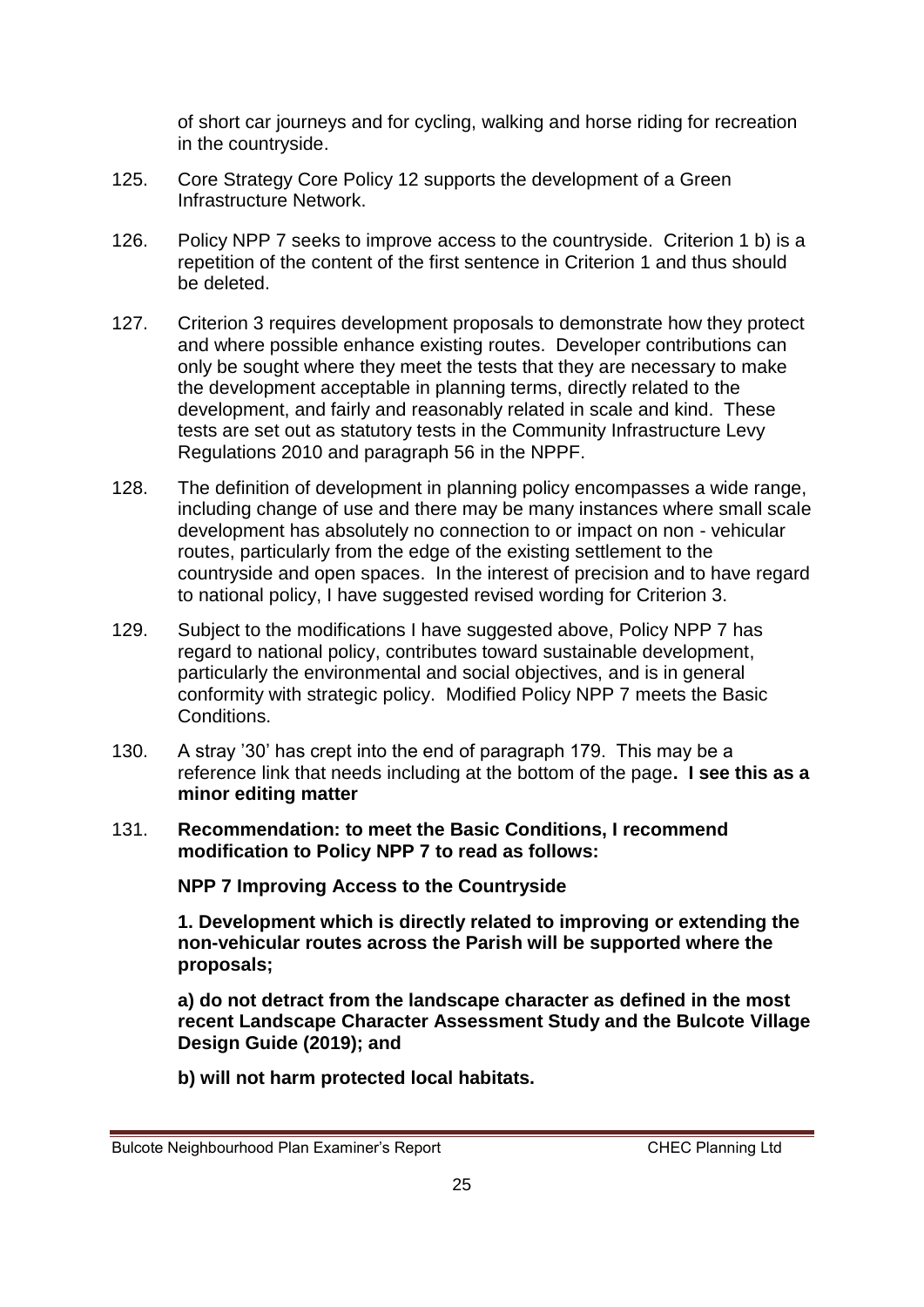**2. Proposals that extend the multi-user routes as part of NSDC's Green Infrastructure Strategy will be encouraged.**

**3. Where applicable, development proposals will be expected to demonstrate how they protect and where possible enhance existing public rights of way and permissive routes affected by those developments. Opportunities taken to improve linkages between existing routes from the edge of the existing settlement to the countryside and open spaces will be encouraged.**

**4. Where applicable, developer contributions will be sought to improve the network of public accessible walking/cycling routes across the parish.**

#### **NPP 8 Supporting Local Employment.**

*planning authority.*

- 132. The NPPF supports a prosperous rural economy.
- 133. Paragraph 145 in the NPPF states that the construction of new buildings in the Green Belt is inappropriate unless in accordance with exceptions in the Framework. One exception is: *limited infilling or the partial or complete redevelopment of previously developed land, whether redundant or in continuing use (excluding temporary buildings), which would: ‒ not have a greater impact on the openness of the Green Belt than the existing development; or ‒ not cause substantial harm to the openness of the Green Belt, where the development would re-use previously developed land and contribute to meeting an identified affordable housing need within the area of the local*
- 134. Core Strategy Spatial Policy 4B requires employment development in the Green Belt away from the Principal Villages to be judged according to national Green Belt policy.
- 135. Policy NPP 8 supports the redevelopment of the former Tall Trees Garden Centre site for employment use, recognising the need to accord with Green Belt policies. It is not the intention of the Plan to actually allocate this site for employment. Therefore, in the interest of precision, it should be stated in Policy NPP 8 that this is not a formal allocation.
- 136. NSDC has raised concern that Policy NPP 8 needs to address consistency with the Spatial Strategy outlined in Core Strategy Spatial Policies 1 and 2. As the site is not actually allocated for employment use, to ensure general conformity with strategic policy, I reference to the Spatial Strategy should be included in Policy NPP 8. NSDC has suggested revised wording for Policy NPP 8 which I consider addresses my concerns. Therefore, I recommend modification to Policy NPP 8 accordingly.

Bulcote Neighbourhood Plan Examiner's Report CHEC Planning Ltd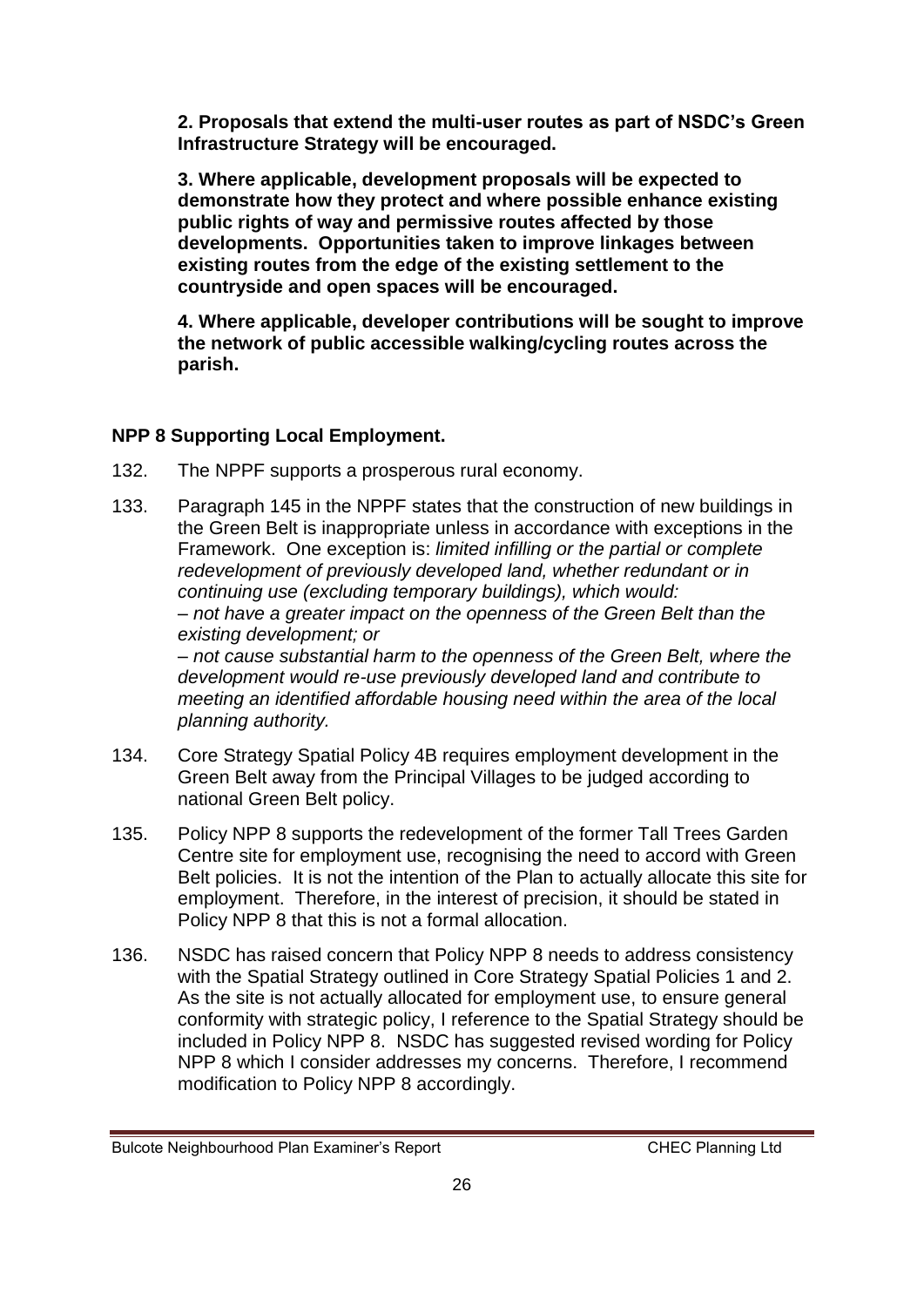137. Subject to the above modifications, Policy NPP 8 has regard to national policy, contributes toward sustainable development, particularly the environmental and social objectives, and is in general conformity with strategic policy. Modified Policy NPP 8 meets the Basic Conditions.

#### 138. **Recommendation: to meet the Basic Conditions, I recommend modification to Policy NPP 8 to read as follows:**

**NPP 8 Supporting Local Employment**

**Whilst not representing a formal site allocation, proposals for the redevelopment of the previously developed land at the former Tall Trees Garden Centre (see Map 19) for employment uses will be supported. The scale and form of redevelopment will however need to be consistent with local and national Green Belt policy, and the Spatial Strategy set through the Amended Core Strategy. In addition redevelopment schemes should also reflect high quality design and satisfy other relevant local and national planning policy as appropriate.**

#### **The Bulcote Village Design Guide (2019)**

- 139. The Bulcote Village Design Guide is an Appendix to the Plan and the findings in this guidance will help ensure that high quality design is achieved in the Parish.
- 140. Nottinghamshire County Council (Highways) has raised concern with regard to the diagram on Page 52. The drawing and associated note encourages streams, ditches and swales to convey surface water. For highway drainage this method of drainage is not encouraged within the Highway Authority's Design Guide unless under strict circumstances.
- 141. Nottinghamshire County Council (Highways) has raised concern with regard to the suggestion that parking might be accommodated by variations in the width of streets on page 64. For safety and maintenance reasons the Highway Authority is opposed to designing new streets with the intention of on-street parking being permitted. New developments should provide sufficient off-street parking to reasonably accommodate occupants and their visitors.
- 142. To ensure that a high quality of design is achieved and ensure clarity in decision making, I recommend that the two references above are deleted from the Bulcote Village Design Guide.
- 143. **Recommendation: to meet the Basic Conditions, I recommend the deletion of the diagram and accompanying text from the bottom of page 52 in The Bulcote Village Design Guide (2019) and the deletion of reference to parking in the first paragraph on page 64 of The Bulcote Village Design Guide (2019).**

Bulcote Neighbourhood Plan Examiner's Report CHEC Planning Ltd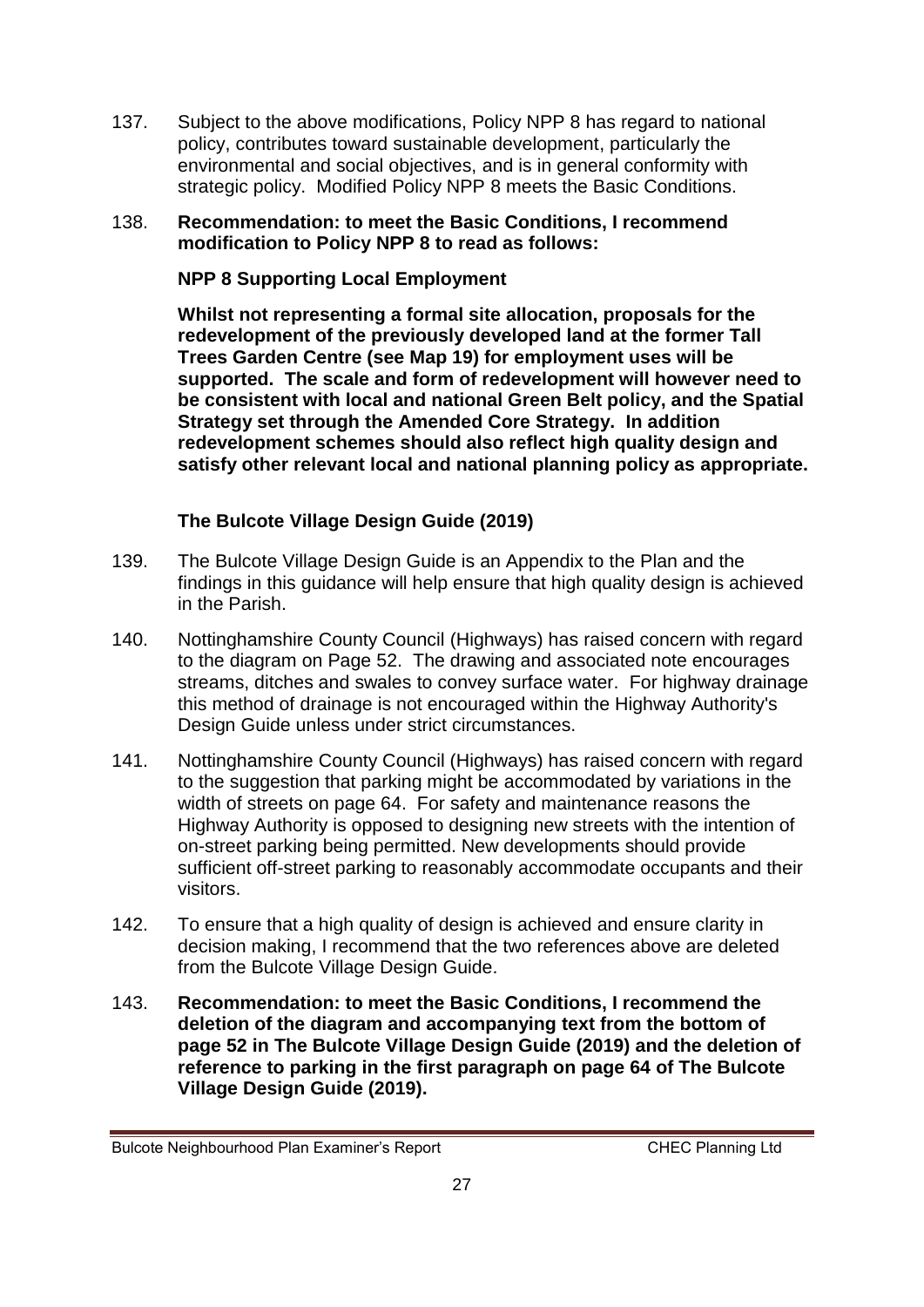### **Referendum and the Bulcote Neighbourhood Plan Area**

144. I am required to make one of the following recommendations:

- the Plan should proceed to Referendum, on the basis that it meets all legal requirements; or
- the Plan as modified by my recommendations should proceed to Referendum; or
- the Plan does not proceed to Referendum, on the basis that it does not meet the relevant legal requirements.

#### 145. **I am pleased to recommend that the Bulcote Neighbourhood Plan as modified by my recommendations should proceed to Referendum.**

146. I am required to consider whether or not the Referendum Area should extend beyond the Bulcote Neighbourhood Plan Area. I see no reason to alter or extend the Neighbourhood Plan Area for the purpose of holding a referendum.

### **Minor Modifications**

147. The Plan is a well-written document, which is easy to read. Where I have found errors, I have identified them above. It is not for me to re-write the Plan. If other minor amendments are required as a result of my proposed modifications, I see these as minor editing matters which can be dealt with as minor modifications to the Plan. In particular the introduction will need to be updated, as will paragraph 25. Where I have recommended modification to policies, there may need to be some corresponding minor modification to the supporting text.

**Janet Cheesley Date 16 December 2019** 

Bulcote Neighbourhood Plan Examiner's Report CHEC Planning Ltd